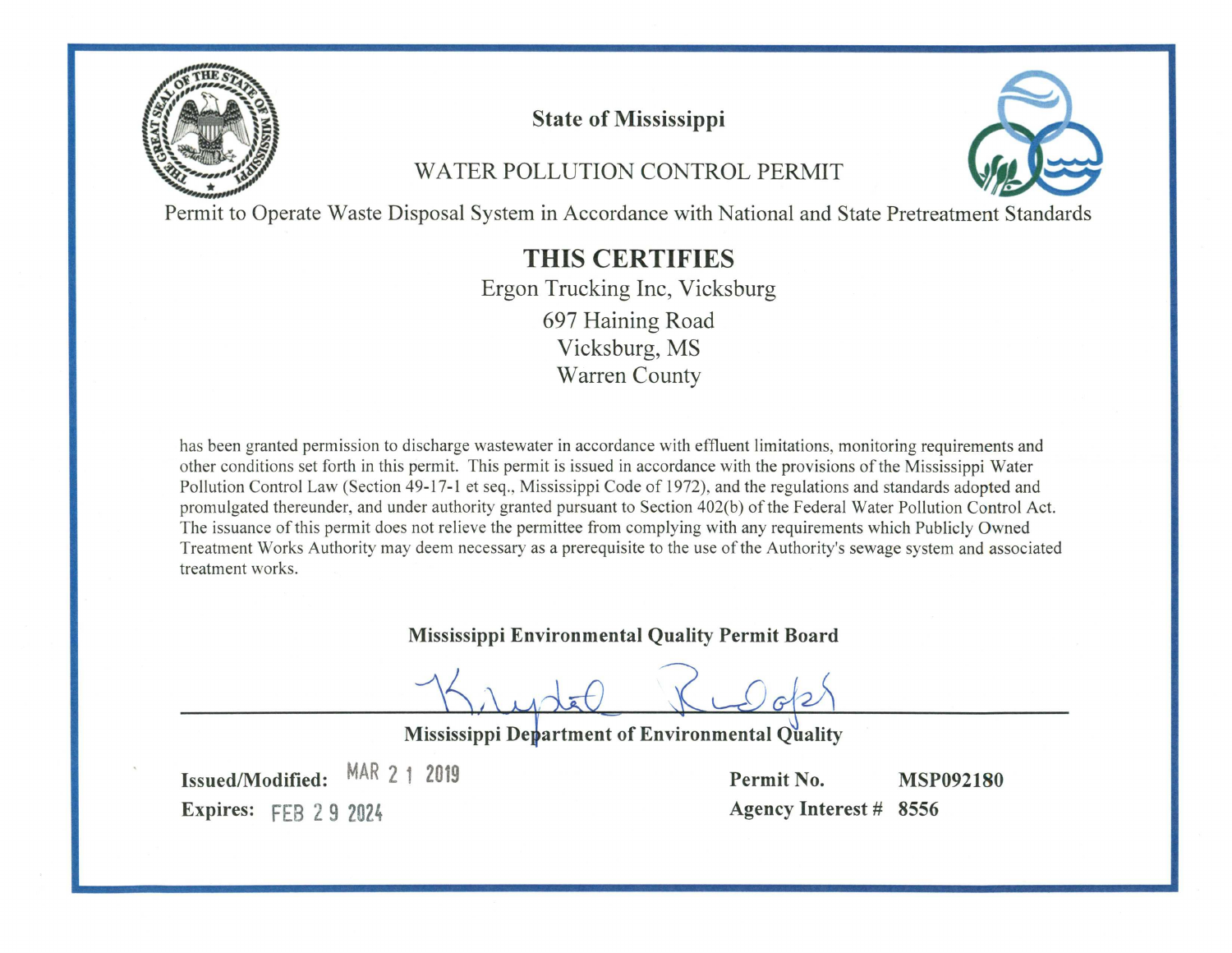### **Table of Contents**

Other Relevant Documents:

Cover Letter, Form 2-P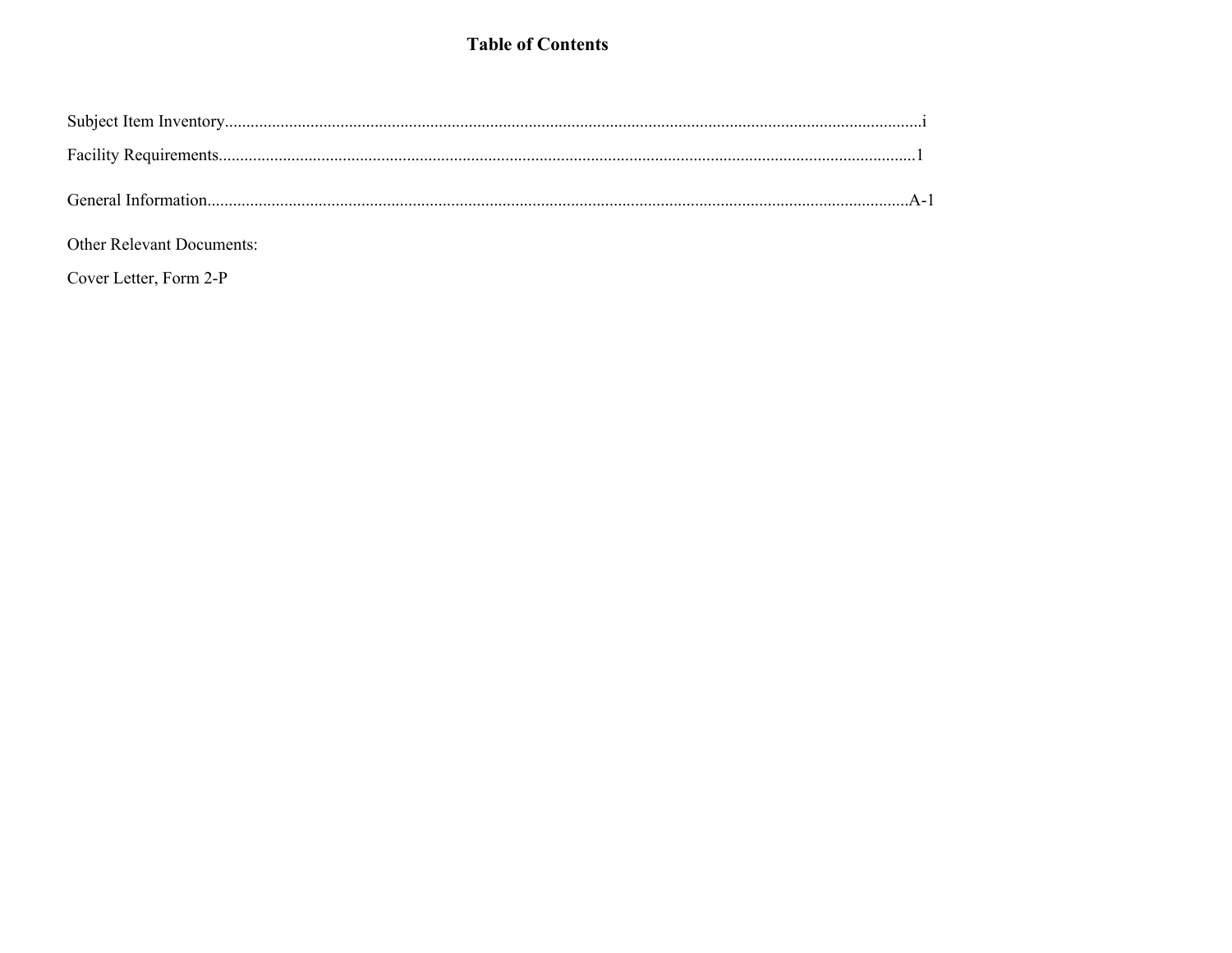Activity ID No.: PER20170001 Permit Number: MSP092180 Subject Item Inventory Ergon Trucking Inc, Vicksburg

#### **Subject Item Inventory:**

| ID     | <b>Designation</b> | <b>Description</b>                |
|--------|--------------------|-----------------------------------|
| AI8556 |                    | Trucking Services                 |
| RPNT1  | MSP092180-001      | (Truck Wash Water)<br>Outfall 001 |

#### **Receiving Stream Relationships:**

| <b>Subject Item</b>                                                   | Kelationship              | <b>Receiving Stream</b>                                       |
|-----------------------------------------------------------------------|---------------------------|---------------------------------------------------------------|
| Water,<br>· Wash<br>Outfall 001<br><b>RPNT</b><br>$\sqrt{2}$<br>Truck | $\sim$<br>Discharges Into | MS002238<br>$- -$<br><b>POTW</b><br>lcksbur ہ<br>$\mathbf{v}$ |

| <b>KEY</b>                                   |                                   |
|----------------------------------------------|-----------------------------------|
| $ ACT = Activity$                            | $AI = Agency Interest$            |
| $AREA = Area$                                | $CONT = Control$ Device           |
| CAFO = Concentrated Animal Feeding Operation | $=$ Insignificant Activity<br>IA  |
| $EQPT = Equipment$                           | $MAFO = Animal Feeding Operation$ |
| $IMPD = Important$                           | $PCS = PCs$                       |
| $\text{RPNT} = \text{Release Point}$         | $TRMT = Treatment$                |
| $WDPT = Without$ withdrawal Point            |                                   |
|                                              |                                   |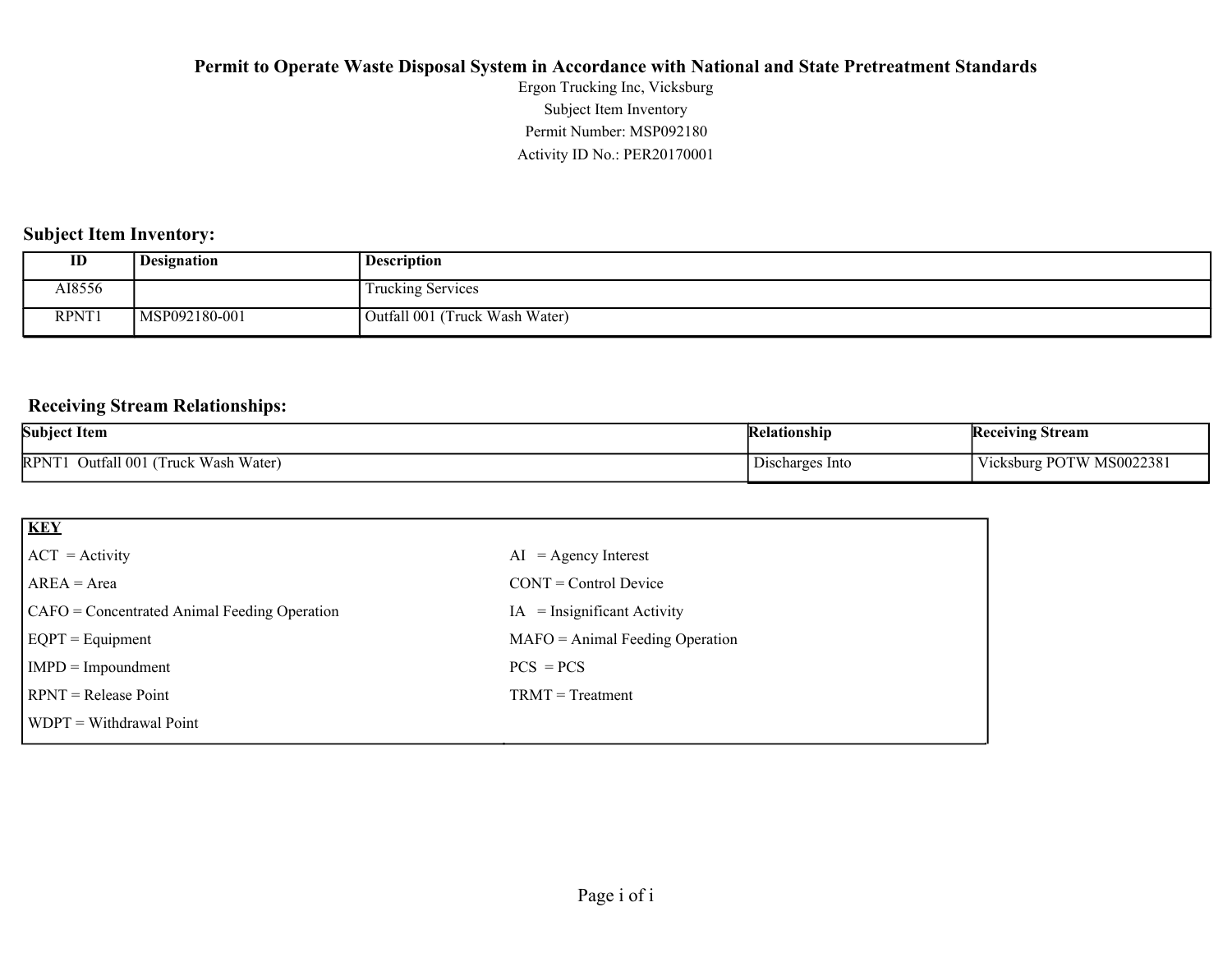#### **EFFLUENT LIMITATIONS AND MONITORING REQUIREMENTS**

#### **Subject Item: Outfall 001 (Truck Wash Water)**

#### **RPNT00000000001: MSP092180-001**

Such discharges shall be limited and monitored by the permittee as specified below:

|                                                          | <b>Discharge Limitations</b>    |                                                |                                       |                                      |                                |                                      |                                    | <b>Monitoring Requirements</b> |                           |                        |
|----------------------------------------------------------|---------------------------------|------------------------------------------------|---------------------------------------|--------------------------------------|--------------------------------|--------------------------------------|------------------------------------|--------------------------------|---------------------------|------------------------|
| <b>Parameter</b>                                         | Quantity/<br>Loading<br>Average | Quantity /<br><b>Loading</b><br><b>Maximum</b> | Quantity /<br>Loading<br><b>Units</b> | Quality /<br>Conc.<br><b>Minimum</b> | Quality /<br>Conc.<br>Average  | Quality /<br>Conc.<br><b>Maximum</b> | Quality /<br>Conc.<br><b>Units</b> | <b>Frequency</b>               | <b>Sample Type</b>        | Which<br><b>Months</b> |
| Copper<br>(Total)<br>Recoverable)<br>Effluent            | ******                          | ******                                         | ******                                | ******                               | Report<br>Ouarterly<br>Average | 0.84<br>Daily Maximum                | mg/L                               | Monthly                        | Grab Sampling             | Jan-Dec                |
| Flow<br>Effluent                                         | Report<br>Quarterly<br>Average  | 0.06<br>Daily Maximum per Day                  | Million Gallons                       | ******                               | ******                         | ******                               | ******                             | Monthly                        | Instantaneous<br>Sampling | Jan-Dec                |
| Mercury<br>(Total)<br>Recoverable)<br>Effluent           | ******                          | ******                                         | ******                                | ******                               | Report<br>Ouarterly<br>Average | 0.0031<br>Daily Maximum              | mg/L                               | Monthly                        | Grab Sampling             | Jan-Dec                |
| Oil and Grease, Non-Polar<br><b>Material</b><br>Effluent | ******                          | ******                                         | ******                                | ******                               | Report<br>Quarterly<br>Average | 26<br>Daily Maximum                  | mg/L                               | Monthly                        | Grab Sampling             | Jan-Dec                |
| pH<br>Effluent                                           | ******                          | ******                                         | ******                                | 6.0<br>Minimum                       | ******                         | 9.0<br>Maximum                       | <b>SU</b>                          | Monthly                        | Grab Sampling             | Jan-Dec                |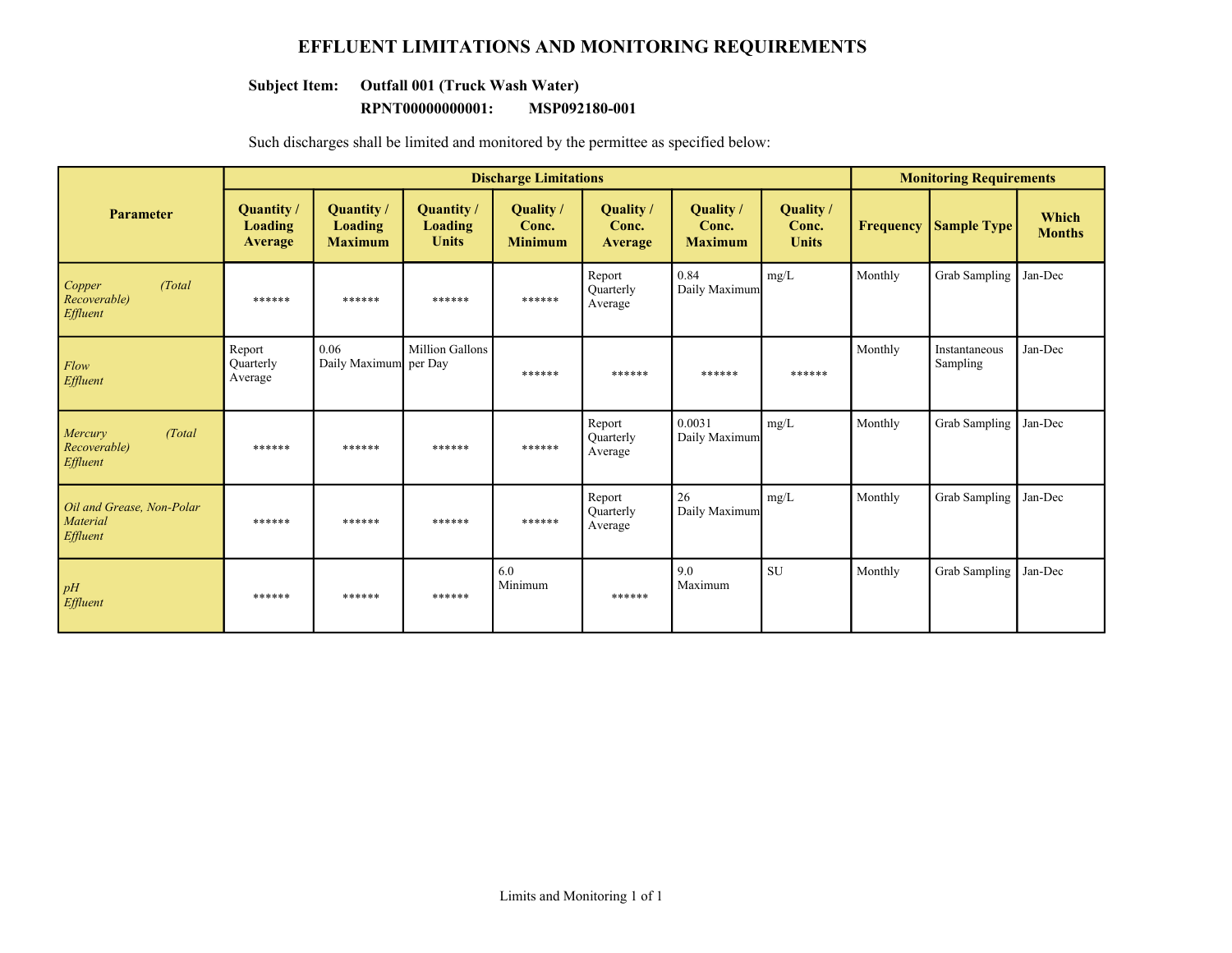Ergon Trucking Inc, Vicksburg Facility Requirements Permit Number: MSP092180 Activity ID No.:PER20170001

**AI0000008556 Trucking Services:**

### **Limitation Requirements:**

Condition No. Parameter Condition L-1 Samples taken in compliance with the monitoring requirements specified in this permit shall be taken at the nearest accessible point after final treatment but prior to actual discharge into the POTW collection system or mixing with non-regulated waste streams. [11 Miss. Admin. Code Pt. 6, R.1.1.4.A(28).] L-2 General Pretreatment Prohibitions In addition to those pollutants limited in the "Effluent Limitations and Monitoring Requirements" section of this permit, the following pollutants shall not be discharged into the POTW: (1) Pollutants which create a fire or explosion hazard in the POTW, including but not limited to, wastestreams with a closed cup flashpoint of less than 140 degrees Fahrenheit or 60 degrees Centigrade using the test methods specified in 40 CFR 261.21; (2) Pollutants which will cause corrosive structural damage to the POTW, but in no case discharges with pH lower than 5.0, unless the treatment works is specifically designed to accommodate such discharges; (3) Solid or viscous pollutants in amounts which will cause obstruction to the flow in the POTW resulting in interference; (4) Any pollutant, including oxygen demanding pollutants (BOD, etc.) released in a discharge at a flow rate and/or pollutant concentration which will cause interference with the POTW; (5) Heat in amounts which will inhibit biological activity in the POTW resulting in interference, but in no case heat in such quantities that the temperature at the POTW treatment plant exceeds 40 degrees Centigrade (104 degrees Fahrenheit) unless the approval Authority, upon request of the POTW, approves alternate temperature limits; (6) Petroleum oil, nonbiodegradable cutting oil, or products of mineral oil origin in amounts that will cause interference or pass through; (7) Pollutants which result in the presence of toxic gases, vapors, or fumes within the POTW in a quantity that may cause acute worker health and safety problems; (8) Any trucked or hauled pollutants, except at discharge points designated by the POTW. [40 CFR 403.5(b)]

Page 1 of 21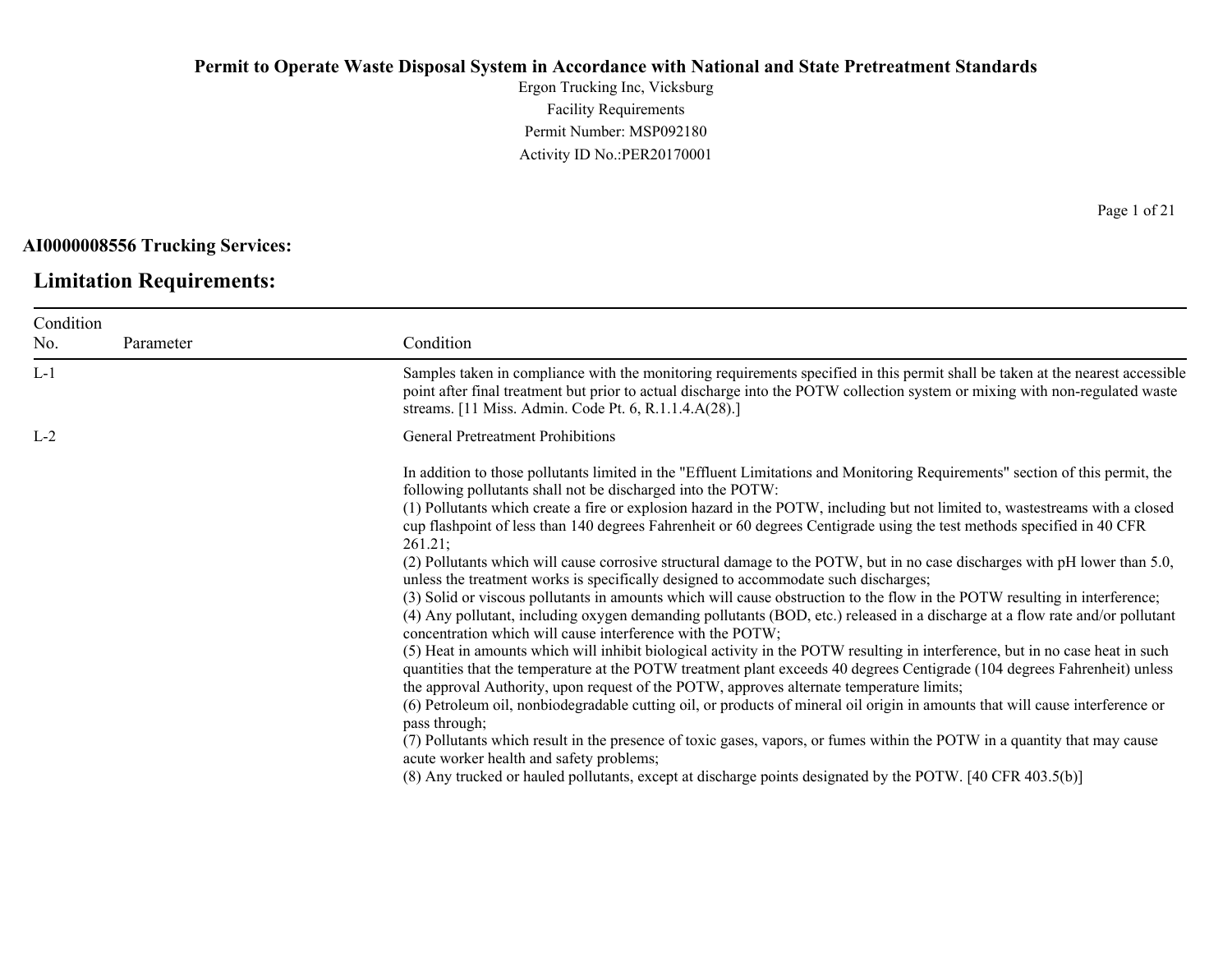Ergon Trucking Inc, Vicksburg Facility Requirements Permit Number: MSP092180 Activity ID No.:PER20170001

#### **AI0000008556 Trucking Services:**

# **Record-Keeping Requirements:**

| Condition<br>No. | Condition                                                                                                                                                                                                                                                                                                                                                      |
|------------------|----------------------------------------------------------------------------------------------------------------------------------------------------------------------------------------------------------------------------------------------------------------------------------------------------------------------------------------------------------------|
| $R-1$            | Recording of Results                                                                                                                                                                                                                                                                                                                                           |
|                  | For each measurement or sample taken pursuant to the requirements of this permit, the permittee shall maintain records of all information obtained from such<br>monitoring including:                                                                                                                                                                          |
|                  | (1) The exact place, date, and time of sampling;<br>(2) The dates the analyses were performed;<br>$(3)$ The person $(s)$ who performed the analyses;<br>(4) The analytical techniques, procedures or methods used; and<br>(5) The results of all required analyses. $[11 \text{ Miss. } \text{Admin. } \text{Code Pt. } 6, \text{R. } 1.1.4 \text{A}(29)(a).]$ |
|                  | <b>Submittal/Action Requirements:</b>                                                                                                                                                                                                                                                                                                                          |

| Condition<br>No. | Condition :                                                                                                                                                                                                                                                                                                                                                                                                                                                                                                                                                                                               |
|------------------|-----------------------------------------------------------------------------------------------------------------------------------------------------------------------------------------------------------------------------------------------------------------------------------------------------------------------------------------------------------------------------------------------------------------------------------------------------------------------------------------------------------------------------------------------------------------------------------------------------------|
| $S-1$            | Oral Notification Requirements                                                                                                                                                                                                                                                                                                                                                                                                                                                                                                                                                                            |
|                  | The permittee shall notify the Mississippi Environmental Quality Permit Board and the POTW orally immediately upon becoming aware of the following:<br>(1) A spill which would result in a discharge to the POTW or to State waters;<br>(2) Any unanticipated bypass which exceeds any effluent limitation in the permit.<br>(3) Any upset which exceeds any effluent limitation in the permit.<br>(4) Violation of a maximum daily discharge limitation for any of the pollutants listed by the Permit Board in the permit to be reported within 24 hours. [11 Miss. Admin.]<br>Code Pt. 6, R. 1.1.4.M.] |

Page 2 of 21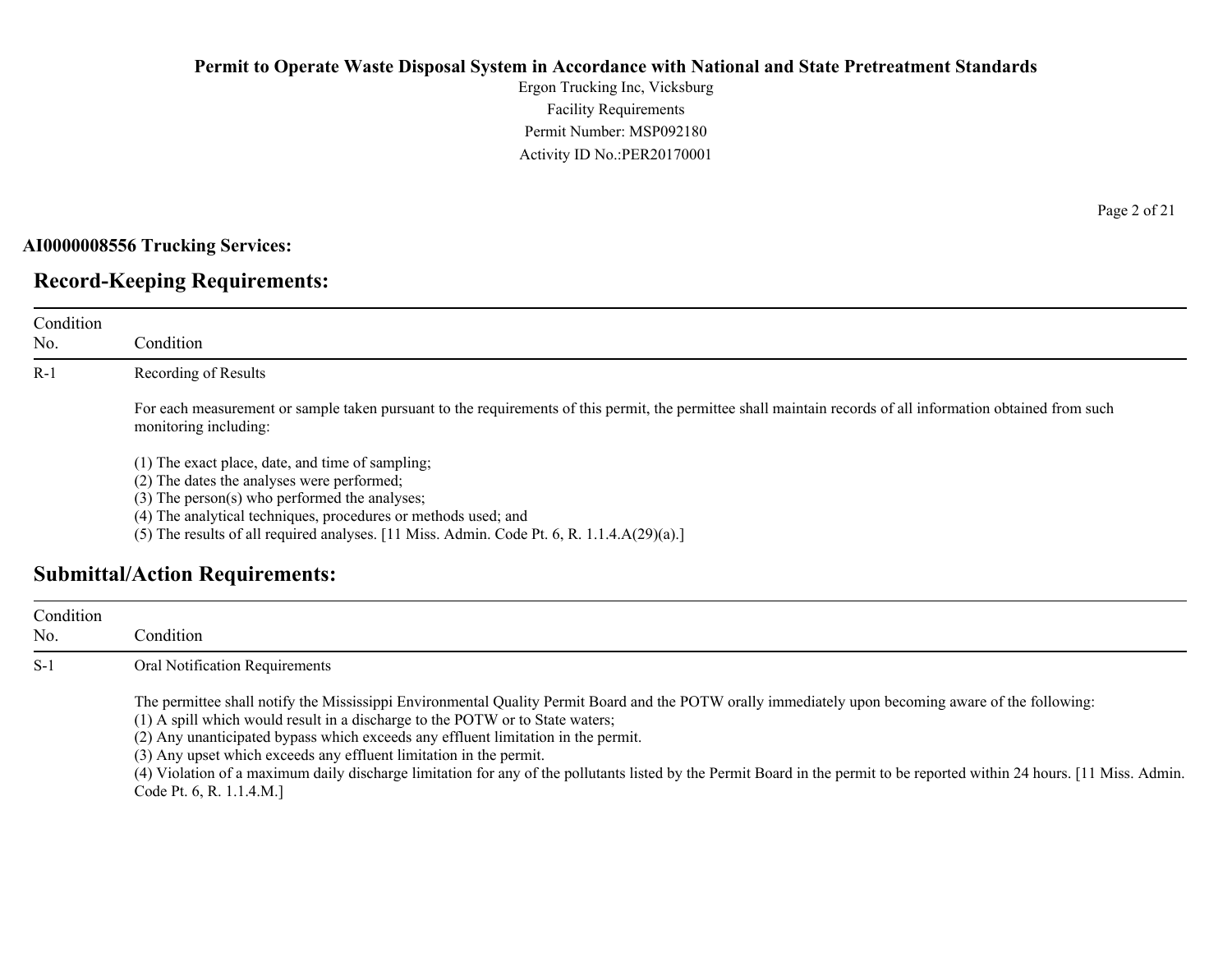Ergon Trucking Inc, Vicksburg Facility Requirements Permit Number: MSP092180 Activity ID No.:PER20170001

**AI0000008556 Trucking Services:**

No.

### **Submittal/Action Requirements:**

Condition Condition S-2 Reporting Monitoring results obtained during the previous reporting period shall be summarized and reported on a Discharge Monitoring Report (DMR). DMR data must be submitted electronically using the MDEQ NetDMR NO LATER THAN THE 28TH DAY OF THE MONTH FOLLOWING THE COMPLETED REPORTING PERIOD. DMRs and all other reports required herein, shall be signed in accordance with 11 Miss. Admin. Code Pt. 6, R. 1.1.4.A(15)(c)(1). of the Mississippi Wastewater Regulations. [11 Miss. Admin. Code Pt. 6, R. 1.1.4.A(15)c(1)., 40 CFR 122.21(1)(4)(i)] S-3 Noncompliance Notification - Twenty-Four Hour Reporting (1) The permittee shall report any noncompliance which may endanger health or the environment. Any information shall be provided orally within 24 hours from the time the permittee becomes aware of the circumstances. A written submission shall also be provided within 5 days of the time the permittee becomes aware of the circumstances. The written submission shall contain a description of the noncompliance and its cause; the period of noncompliance, including exact dates and times, and if the noncompliance has not been corrected, the anticipated time it is expected to continue; and steps taken or planned to reduce, eliminate, and/or prevent recurrence of the noncompliance. (2) The following shall be included as information which must be reported within 24 hours under this paragraph. (i) Any unanticipated bypass which exceeds any effluent limitation in the permit. (ii) Any upset which exceeds any effluent limitation in the permit. (iii) Violation of a maximum daily discharge limitation for any of the pollutants listed by the Permit Board in the permit to be reported within 24 hours. (iv) The Executive Director may waive the written report on a case-by-case basis for reports under paragraph (1) of this section if the oral report has been received within 24 hours.

All reports required by this condition which are submitted after December 20, 2020, shall be submitted by the permittee electronically as instructed by MDEQ. [11 Miss.] Admin. Code Pt. 6, R. 1.1.4.A(29)(e)., 40 CFR 122.41(1)(6)]

Page 3 of 21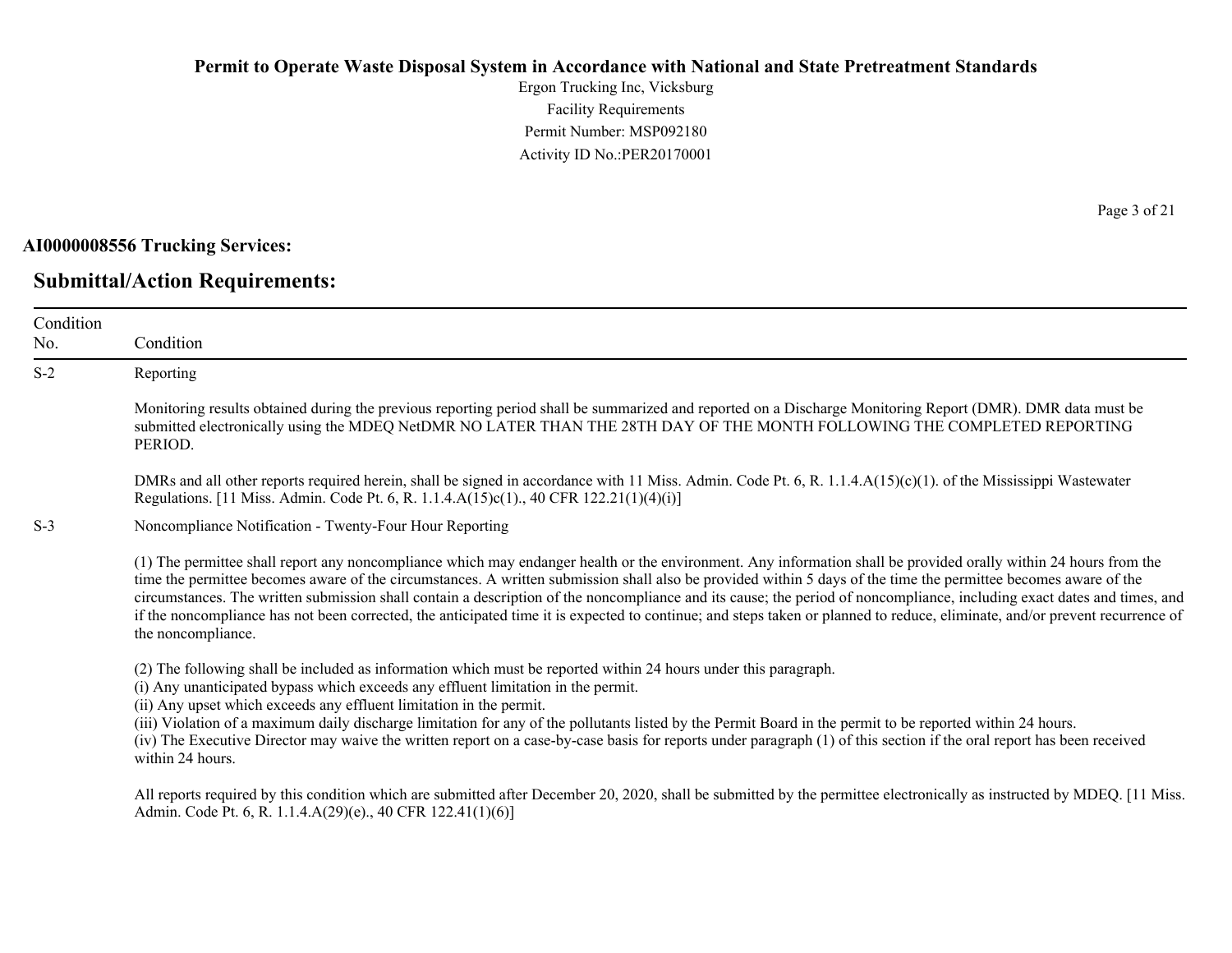Ergon Trucking Inc, Vicksburg Facility Requirements Permit Number: MSP092180 Activity ID No.:PER20170001

#### **AI0000008556 Trucking Services:**

# **Submittal/Action Requirements:**

Page 4 of 21

| Condition<br>No. | Condition                                                                                                                                                                                                                                                                                                                                                                                             |
|------------------|-------------------------------------------------------------------------------------------------------------------------------------------------------------------------------------------------------------------------------------------------------------------------------------------------------------------------------------------------------------------------------------------------------|
| $S-4$            | Noncompliance Notification - Other Noncompliance                                                                                                                                                                                                                                                                                                                                                      |
|                  | The permittee shall report all instances of noncompliance not reported under the twenty-four hour reporting requirements, at the time monitoring reports are submitted<br>or within 30 days from the end of the month in which the noncompliance occurs. The reports shall contain the same information as is required under the twenty-four<br>hour reporting requirements contained in this permit. |
|                  | All reports required by this condition which are submitted after December 20, 2020, shall be submitted by the permittee electronically as instructed by MDEQ. [11 Miss.]<br>Admin. Code Pt. 6, R. 1.1.4.A(29)(f)., 40 CFR 122.41(1)(7)]                                                                                                                                                               |
| $S-5$            | Noncompliance Notification - Other Information                                                                                                                                                                                                                                                                                                                                                        |
|                  | Where the permittee becomes aware that it failed to submit any relevant facts in a permit application, or submitted incorrect information in a permit application or in any<br>report to the Permit Board, it shall promptly submit such facts or information. [11 Miss. Admin. Code Pt. 6, R. 1.1.4.A(29)(g).]                                                                                       |
| $S-6$            | <b>Bypassing -Notice</b>                                                                                                                                                                                                                                                                                                                                                                              |
|                  | Anticipated bypass-<br>If the permittee knows in advance of the need for a bypass, it shall submit prior notice, if possible at least ten days before the date of the bypass.                                                                                                                                                                                                                         |
|                  | Unanticipated bypass-<br>The permittee shall submit notice of an unanticipated bypass as required by the twenty-four hour reporting requirements set forth in this permit.                                                                                                                                                                                                                            |
|                  | All reports required by this condition which are submitted after December 20, 2020, shall be submitted by the permittee electronically as instructed by MDEQ. [40 CFR<br>$122.41(m)(3)(i, ii)$ ]                                                                                                                                                                                                      |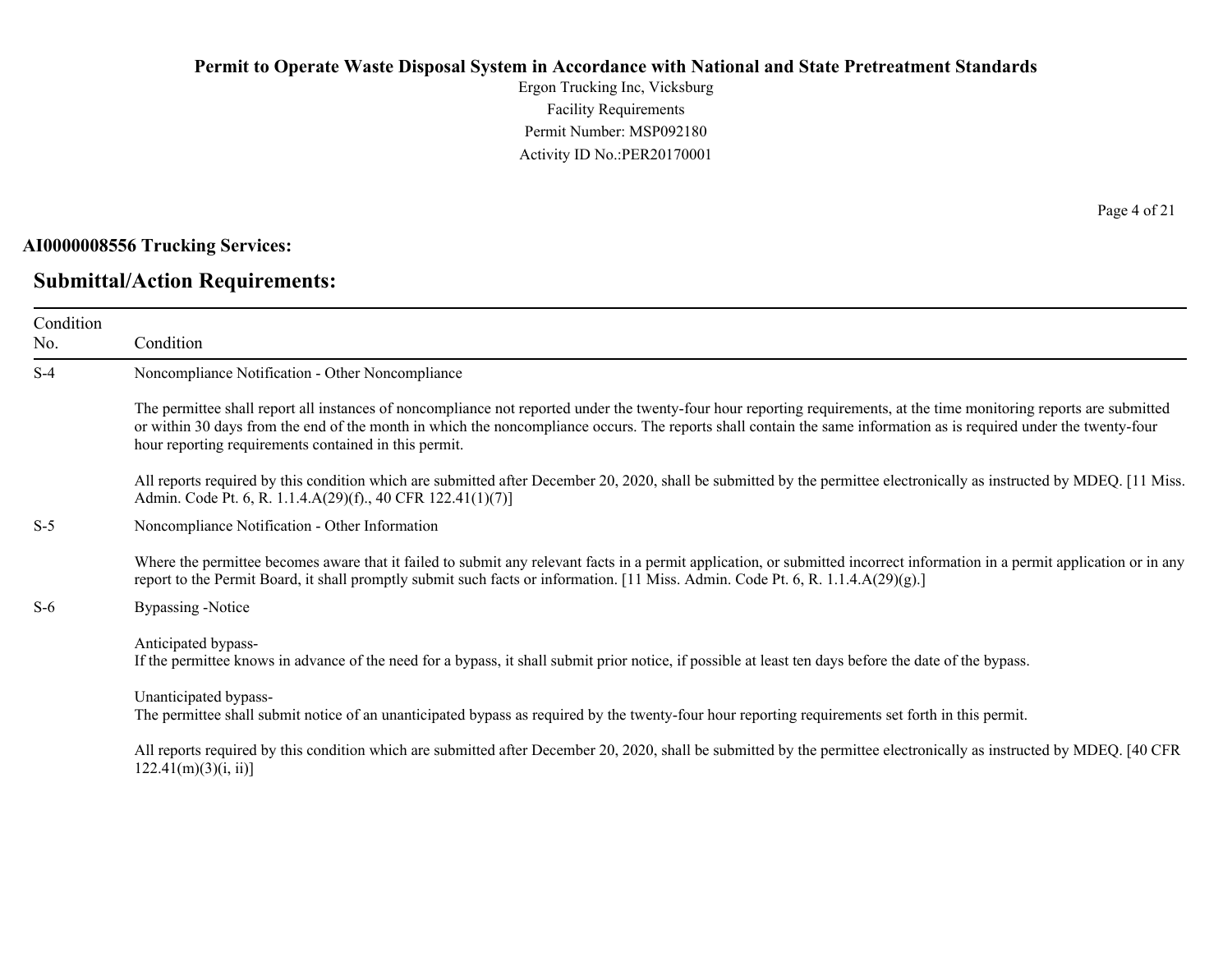Ergon Trucking Inc, Vicksburg Facility Requirements Permit Number: MSP092180 Activity ID No.:PER20170001

#### **AI0000008556 Trucking Services:**

# **Submittal/Action Requirements:**

| Condition<br>No. | Condition                                                                                                                                                                                                                                                                                                                                                                                                                         |
|------------------|-----------------------------------------------------------------------------------------------------------------------------------------------------------------------------------------------------------------------------------------------------------------------------------------------------------------------------------------------------------------------------------------------------------------------------------|
| $S-7$            | <b>Expiration of Permit</b>                                                                                                                                                                                                                                                                                                                                                                                                       |
|                  | At least 180 days prior to the expiration date of this permit pursuant to the State law and regulation, the permittee who wishes to continue to operate under this permit<br>shall submit an application to the Permit Board for reissuance. The Permit Board may grant permission to submit an application later than this, but no later than the<br>expiration date of the permit. [11 Miss. Admin. Code Pt. 6, R. 1.1.5.B(1).] |

# **Narrative Requirements:**

# **Definitions:**

| Condition<br>No. | Condition                                                                                                                                                                                                                                                                                                                                                                                                                                                                                                                                           |
|------------------|-----------------------------------------------------------------------------------------------------------------------------------------------------------------------------------------------------------------------------------------------------------------------------------------------------------------------------------------------------------------------------------------------------------------------------------------------------------------------------------------------------------------------------------------------------|
| $T-1$            | Definitions: General                                                                                                                                                                                                                                                                                                                                                                                                                                                                                                                                |
|                  | The permittee shall refer to 11 Miss. Admin. Code Pt. 6, R.1.1.1.A. for definitions of any permit term not specified in this permit. [11 Miss. Admin. Code Pt. 6, R.<br>1.1.1.A.]                                                                                                                                                                                                                                                                                                                                                                   |
| $T-2$            | Definitions: Monthly Average                                                                                                                                                                                                                                                                                                                                                                                                                                                                                                                        |
|                  | "Monthly Average" means the average of "daily discharges" over a calendar month, calculated as the sum of all "daily discharges" measured during a calendar month<br>divided by the number of "daily discharges" measured during the month. The monthly average for E coli bacteria is the geometric mean of "daily discharges" measured<br>during the calendar month. In computing the geometric mean for E coli bacteria, the value one (1) shall be substituted for sample results of zero. [11 Miss. Admin. Code<br>Pt. 6, R. 1.1.1. $A(44)$ .] |

Page 5 of 21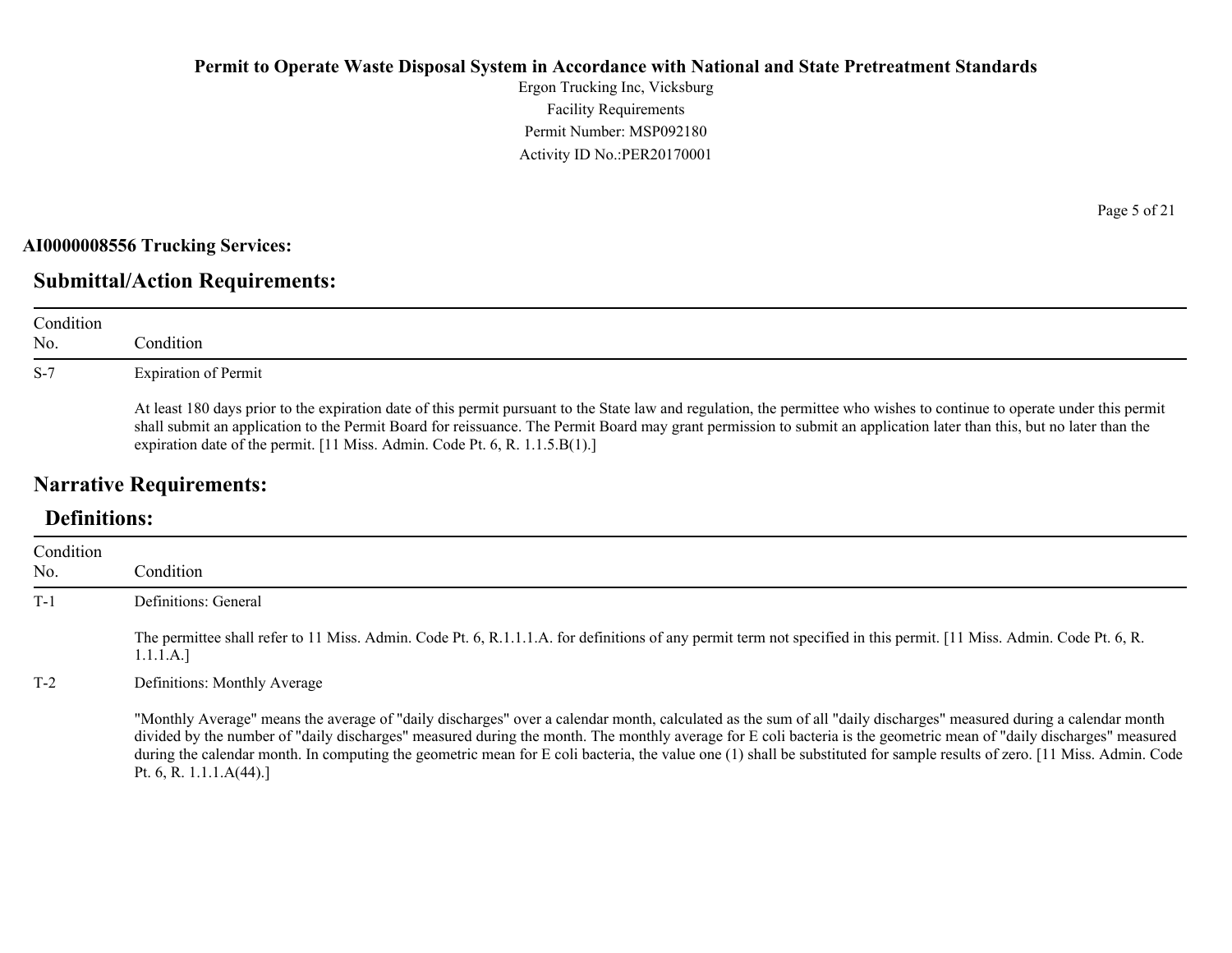Ergon Trucking Inc, Vicksburg Facility Requirements Permit Number: MSP092180 Activity ID No.:PER20170001

#### **AI0000008556 Trucking Services:**

# **Narrative Requirements:**

Page 6 of 21

| Condition<br>No. | Condition                                                                                                                                                                                                                                                                                                                                                                                                                                                                                                                                                                                   |
|------------------|---------------------------------------------------------------------------------------------------------------------------------------------------------------------------------------------------------------------------------------------------------------------------------------------------------------------------------------------------------------------------------------------------------------------------------------------------------------------------------------------------------------------------------------------------------------------------------------------|
| $T-3$            | Definitions: Daily Discharge                                                                                                                                                                                                                                                                                                                                                                                                                                                                                                                                                                |
|                  | "Daily discharge" means the "discharge of a pollutant" measured during a calendar day or any 24-hour period that reasonably represents the calendar day for purposes of<br>sampling. For pollutants with limitations expressed in units of mass, the "daily discharge" is calculated as the total mass of the pollutant discharged over the day. For<br>pollutants with limitations expressed in other units of measurements, the "daily average" is calculated as the average measurement of the discharge of the pollutant over<br>the day. [11 Miss. Admin. Code Pt. 6, R. 1.1.1.A(15).] |
| $T-4$            | Definitions: Daily Maximum                                                                                                                                                                                                                                                                                                                                                                                                                                                                                                                                                                  |
|                  | "Daily maximum" means the highest "daily discharge" over a calendar month. [11 Miss. Admin. Code Pt. 6, R. 1.1.1.A(16).]                                                                                                                                                                                                                                                                                                                                                                                                                                                                    |
| $T-5$            | <b>Definitions: Toxic Pollutants</b>                                                                                                                                                                                                                                                                                                                                                                                                                                                                                                                                                        |
|                  | "Toxic pollutants" means any pollutant listed as toxic under Section $307(a)(1)$ or, in the case of "sludge use or disposal practices", any pollutant identified in regulations<br>implementing Section 405(d) of the Clean Water Act. [11 Miss. Admin. code Pt.6, R. 1.1.1.A(71).]                                                                                                                                                                                                                                                                                                         |
| $T-6$            | Definitions: Hazardous Substances                                                                                                                                                                                                                                                                                                                                                                                                                                                                                                                                                           |
|                  | "Hazardous substances" are defined in 40 CFR 116.4                                                                                                                                                                                                                                                                                                                                                                                                                                                                                                                                          |
| $T-7$            | Definitions: Quarterly Average                                                                                                                                                                                                                                                                                                                                                                                                                                                                                                                                                              |
|                  | "Quarterly Average" means the average of "daily discharges" over a three month period, calculated as the sum of all "daily discharges" measured during the quarter<br>divided by the number of "daily discharges" measured during the quarter. The quarterly average for E coli bacteria is the geometric mean of "daily discharges" measured<br>during the quarter. In computing the geometric mean for E coli bacteria, the value one (1) shall be substituted for sample results of zero. [11 Miss. Admin. Code Pt. 6, R.<br>1.1.1.A(61).                                                |
| $T-8$            | Definitions: Quarterly Maximum                                                                                                                                                                                                                                                                                                                                                                                                                                                                                                                                                              |
|                  |                                                                                                                                                                                                                                                                                                                                                                                                                                                                                                                                                                                             |

"Quarterly Maximum" means the highest "daily discharge" measured over a three-month period. [11 Miss. Admin. Code Pt. 6, R. 1.1.1.A(62).]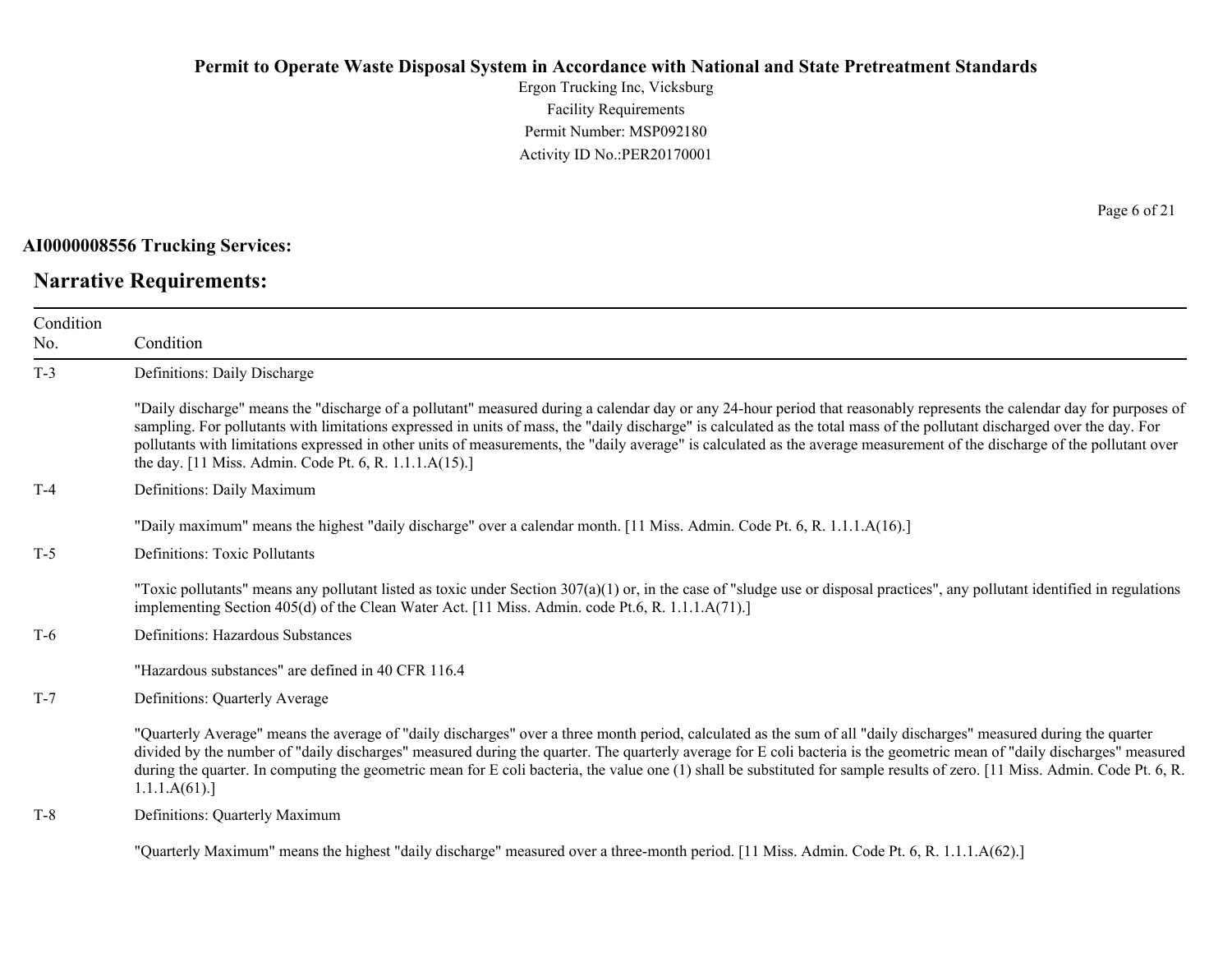Ergon Trucking Inc, Vicksburg Facility Requirements Permit Number: MSP092180 Activity ID No.:PER20170001

#### **AI0000008556 Trucking Services:**

# **Narrative Requirements:**

Page 7 of 21

| Condition<br>No. | Condition                                                                                                                                                                                                                                                                                                                                                                                                                                                                                                                                       |
|------------------|-------------------------------------------------------------------------------------------------------------------------------------------------------------------------------------------------------------------------------------------------------------------------------------------------------------------------------------------------------------------------------------------------------------------------------------------------------------------------------------------------------------------------------------------------|
| $T-9$            | Definitions: Yearly Average                                                                                                                                                                                                                                                                                                                                                                                                                                                                                                                     |
|                  | "Yearly Average" means the average of "daily discharges" over a calendar year, calculated as the sum of all "daily discharges" measured during the calendar year<br>divided by the number of "daily discharges" measured during the calendar year. The yearly average for E coli bacteria is the geometric mean of "daily discharges"<br>during the calendar year. In computing the geometric mean for E coli bacteria, the value one (1) shall be substituted for sample results of zero. [11 Miss. Admin. Code<br>Pt. 6, R. 1.1.1. $A(87)$ .] |
| $T-10$           | Definitions: Yearly Maximum                                                                                                                                                                                                                                                                                                                                                                                                                                                                                                                     |
|                  | "Yearly Maximum" means the highest "daily discharge" measured over a calendar year. [11 Miss. Admin. Code Pt. 6, R. 1.1.4.A(88).]                                                                                                                                                                                                                                                                                                                                                                                                               |
| $T-11$           | Definitions: "Submitted" means the document is postmarked on or before the applicable deadline, except as otherwise specified. 11 Miss. Admin. Code Pt. 6, R. 1.1.1.A<br>(67)                                                                                                                                                                                                                                                                                                                                                                   |
| Condition<br>No. | Condition                                                                                                                                                                                                                                                                                                                                                                                                                                                                                                                                       |
| $T-12$           | The issuance of this permit does not relieve the permittee from complying with any requirements which the Publicly Owned Treatment Works (POTW) Authority may<br>deem necessary as a prerequisite to the use of the Authority's sewage system and associated treatment works. [11 Miss. Admin. Code Pt. 6, R. 1.1.4.M.]                                                                                                                                                                                                                         |
| $T-13$           | The permittee shall achieve compliance with the effluent limitations specified for discharge in accordance with the following schedule: Upon Permit Issuance. [11 Miss.]<br>Admin. Code Pt. 6, R. 1.1.4.A(9).]                                                                                                                                                                                                                                                                                                                                  |
| $T-14$           | Within 14 days after either an interim or final date of compliance specified by this permit, the permittee shall provide the Permit Board with written notice of his<br>compliance or noncompliance with the requirements or conditions specified to be completed by that date. [11 Miss. Admin. Code Pt. 6, R. 1.1.4.A(10).]                                                                                                                                                                                                                   |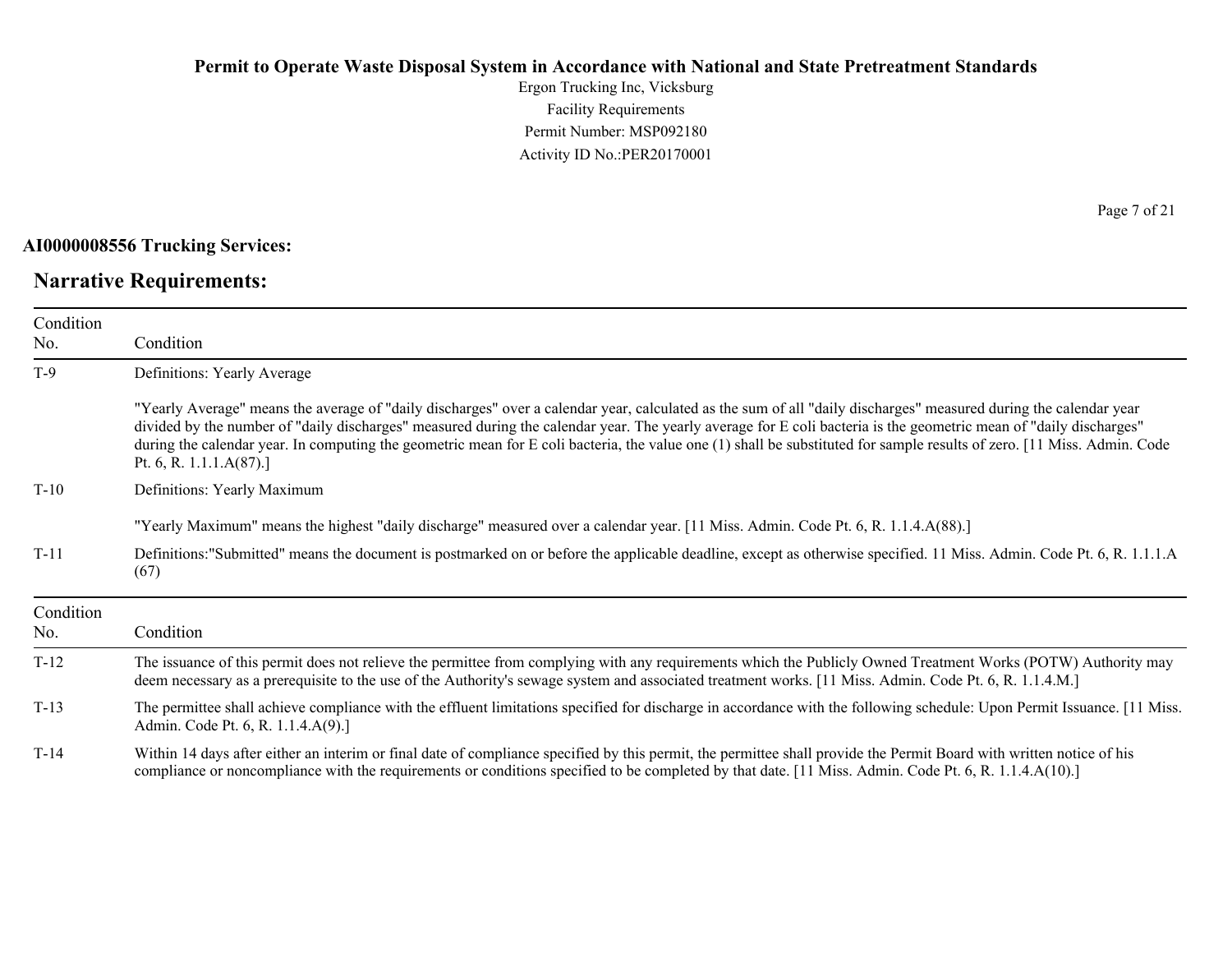Ergon Trucking Inc, Vicksburg Facility Requirements Permit Number: MSP092180 Activity ID No.:PER20170001

#### **AI0000008556 Trucking Services:**

# **Narrative Requirements:**

Page 8 of 21

| Condition<br>No. | Condition                                                                                                                                                                                                                                                                                                                                                                                                                                                                                                                                                                                                                                                                                                                                                                                                                                                                                                                                                                                                                                                                                                |  |
|------------------|----------------------------------------------------------------------------------------------------------------------------------------------------------------------------------------------------------------------------------------------------------------------------------------------------------------------------------------------------------------------------------------------------------------------------------------------------------------------------------------------------------------------------------------------------------------------------------------------------------------------------------------------------------------------------------------------------------------------------------------------------------------------------------------------------------------------------------------------------------------------------------------------------------------------------------------------------------------------------------------------------------------------------------------------------------------------------------------------------------|--|
| $T-15$           | No Discharge of Wastewater to Surface Water                                                                                                                                                                                                                                                                                                                                                                                                                                                                                                                                                                                                                                                                                                                                                                                                                                                                                                                                                                                                                                                              |  |
|                  | The discharge of any wastewater from this facility to the waters of the State of Mississippi shall constitute a violation of this permit, except as provided in the Bypassing<br>and Upset conditions of this permit, or as authorized under separate permit pursuant to Section 402 of the Federal Water Pollution Control Act. [11 Miss. Admin. Code<br>Pt. 6, R. $1.1.1.B.$                                                                                                                                                                                                                                                                                                                                                                                                                                                                                                                                                                                                                                                                                                                           |  |
| $T-16$           | <b>Facilities Operation</b>                                                                                                                                                                                                                                                                                                                                                                                                                                                                                                                                                                                                                                                                                                                                                                                                                                                                                                                                                                                                                                                                              |  |
|                  | The permittee shall at all times properly operate, maintain, and when necessary, promptly replace all facilities and systems of collection, treatment and control (and<br>related appurtenances) which are installed or used by the permittee to achieve compliance with the conditions of this permit. Proper operation and maintenance includes<br>adequate laboratory controls and appropriate quality assurance procedures. Proper replacement includes maintaining an adequate inventory of replacement equipment<br>and parts for prompt replacement when necessary to maintain continuous collection and treatment of wastewater. This provision requires the operation of back-up or<br>auxiliary facilities or similar systems which are installed by a permittee only when the operation is necessary to achieve compliance with the conditions of the permit.<br>The Permit Board may require regular reporting of internal operational and maintenance parameters where necessary to confirm proper operation of a waste treatment<br>system. [11 Miss. Admin. Code Pt. 6, R. 1.1.4.A.(18).] |  |
| $T-17$           | Representative Sampling                                                                                                                                                                                                                                                                                                                                                                                                                                                                                                                                                                                                                                                                                                                                                                                                                                                                                                                                                                                                                                                                                  |  |
|                  | Samples and measurements taken as required herein shall be representative of the volume and nature of the monitored wastewater. [11 Miss. Admin. Code Pt. 6, R.<br>1.1.4.A(28)(e).                                                                                                                                                                                                                                                                                                                                                                                                                                                                                                                                                                                                                                                                                                                                                                                                                                                                                                                       |  |
| $T-18$           | Reporting                                                                                                                                                                                                                                                                                                                                                                                                                                                                                                                                                                                                                                                                                                                                                                                                                                                                                                                                                                                                                                                                                                |  |
|                  | If the results for a given sample analysis are such that any parameter (other than E coli) is not detected at or above the minimum level for the test method used, a value<br>of zero will be used for that sample in calculating an arithmetic mean value for the parameter. If the resulting calculated arithmetic mean value for that reporting period<br>is zero, the permittee shall report "NODI = B" on the DMR. For E coli, a value of 1.0 shall be used in calculating the geometric mean. If the resulting E coli mean value<br>is 1.0, the permittee shall report "NODI = B" on the DMR. For each quantitative sample value that is not detectable, the test method used and the minimum level for that<br>method for that parameter shall be attached to and submitted with the DMR. The permittee shall then be considered in compliance with the appropriate effluent<br>limitation and/or reporting requirement. [11 Miss. Admin. Code Pt. 6, Ch. 1., Subch. 2]                                                                                                                           |  |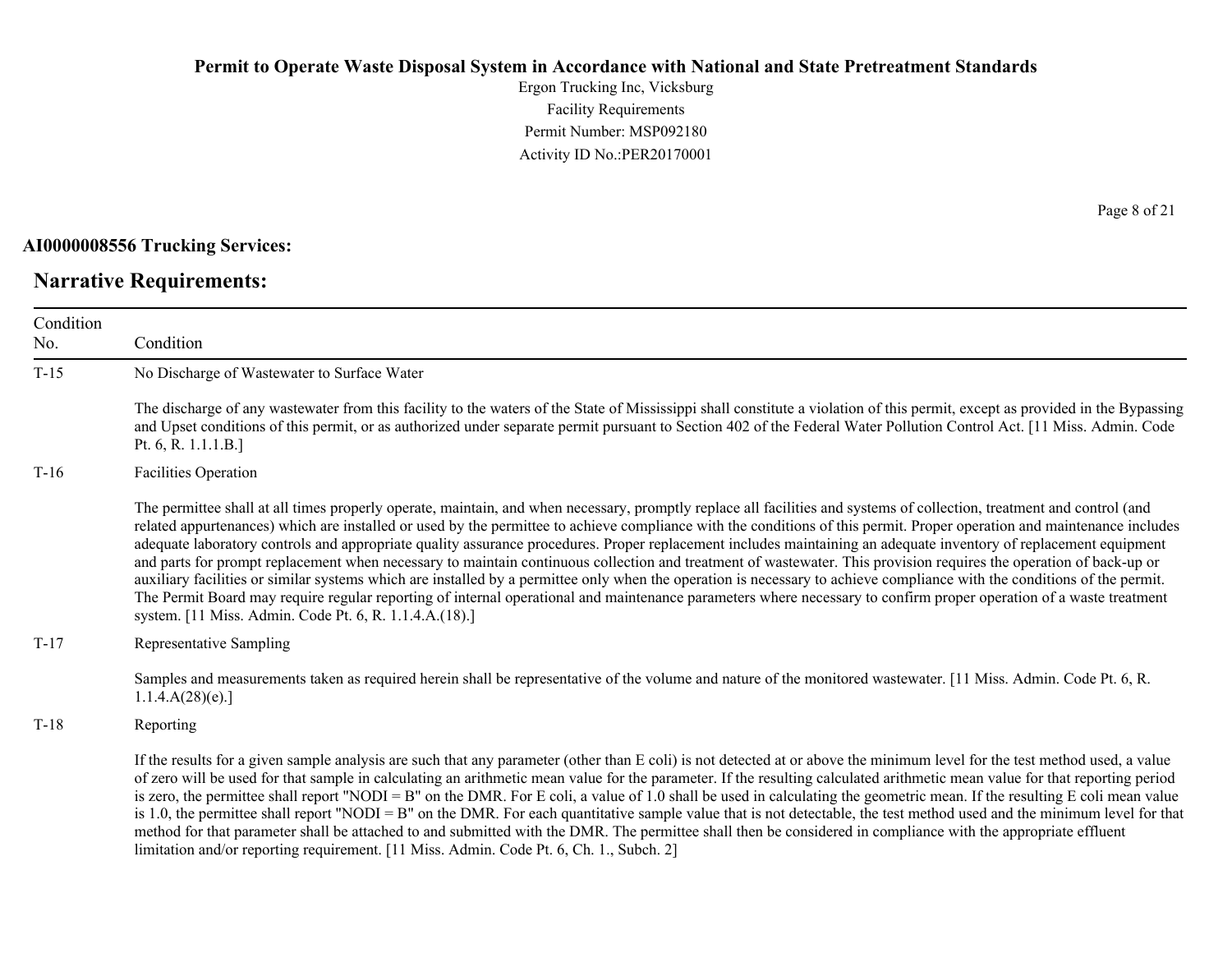Ergon Trucking Inc, Vicksburg Facility Requirements Permit Number: MSP092180 Activity ID No.:PER20170001

**AI0000008556 Trucking Services:**

# **Narrative Requirements:**

Page 9 of 21

| Condition |                                                                                                                                                                                                                                                                                                                                                                                                                                                                                                                                                                                          |
|-----------|------------------------------------------------------------------------------------------------------------------------------------------------------------------------------------------------------------------------------------------------------------------------------------------------------------------------------------------------------------------------------------------------------------------------------------------------------------------------------------------------------------------------------------------------------------------------------------------|
| No.       | Condition                                                                                                                                                                                                                                                                                                                                                                                                                                                                                                                                                                                |
| $T-19$    | Reporting                                                                                                                                                                                                                                                                                                                                                                                                                                                                                                                                                                                |
|           | If the permittee monitors any pollutant as prescribed in the permit more frequently than required by the permit using test procedures approved under 40 CFR Part 136 or,<br>in the case of sludge use or disposal, approved under 40 CFR Part 136 unless otherwise specified in 40 CFR Part 503, or as specified in the permit, the results of this<br>monitoring shall be included in the calculation and reporting of the data submitted in the DMR or sludge reporting form specified by the Permit Board. [11 Miss.]<br>Admin. Code Pt. 6, R. 1.1.4.A(15)(c)(2).]                    |
| $T-20$    | Reporting                                                                                                                                                                                                                                                                                                                                                                                                                                                                                                                                                                                |
|           | Calculations for all limitations which require averaging of measurements shall utilize an arithmetic mean unless otherwise specified by the Permit Board in the permit.<br>[11 Miss. Admin. Code Pt. 6, R. 1.1.4. $A(15)(c)(3)$ .]                                                                                                                                                                                                                                                                                                                                                       |
| $T-21$    | <b>Test Procedures</b>                                                                                                                                                                                                                                                                                                                                                                                                                                                                                                                                                                   |
|           | Test procedures for the analysis of pollutants shall include those set forth in 40 CFR 136 or alternative procedures approved and/or promulgated by EPA. [11 Miss.]<br>Admin. Code Pt. 6, R. 1.1.4.A(30).]                                                                                                                                                                                                                                                                                                                                                                               |
| $T-22$    | Records Retention                                                                                                                                                                                                                                                                                                                                                                                                                                                                                                                                                                        |
|           | All records and results of monitoring activities required by this permit, including calibration and maintenance records, shall be retained by the permittee for a minimum<br>of three (3) years, unless otherwise required or extended by the Permit Board, copies of which shall be furnished to the Department upon request. [11 Miss. Admin.]<br>Code Pt. 6, R. 1.1.4.A(29)(a).]                                                                                                                                                                                                      |
| $T-23$    | <b>Falsifying Reports</b>                                                                                                                                                                                                                                                                                                                                                                                                                                                                                                                                                                |
|           | Any permittee who falsifies, tampers with, or knowingly renders inaccurate any monitoring device or method required by the Permit Board to be maintained as a<br>condition in a permit, or who alters or falsifies the results obtained by such devices or methods and/or any written report required by or in response to a permit condition,<br>shall be deemed to have violated a permit condition and shall be subject to the penalties provided for a violation of a permit condition pursuant to Section 49-17-43 of<br>the Code. [11 Miss. Admin. code Pt. 6, R. 1.1.4.A(29)(d).] |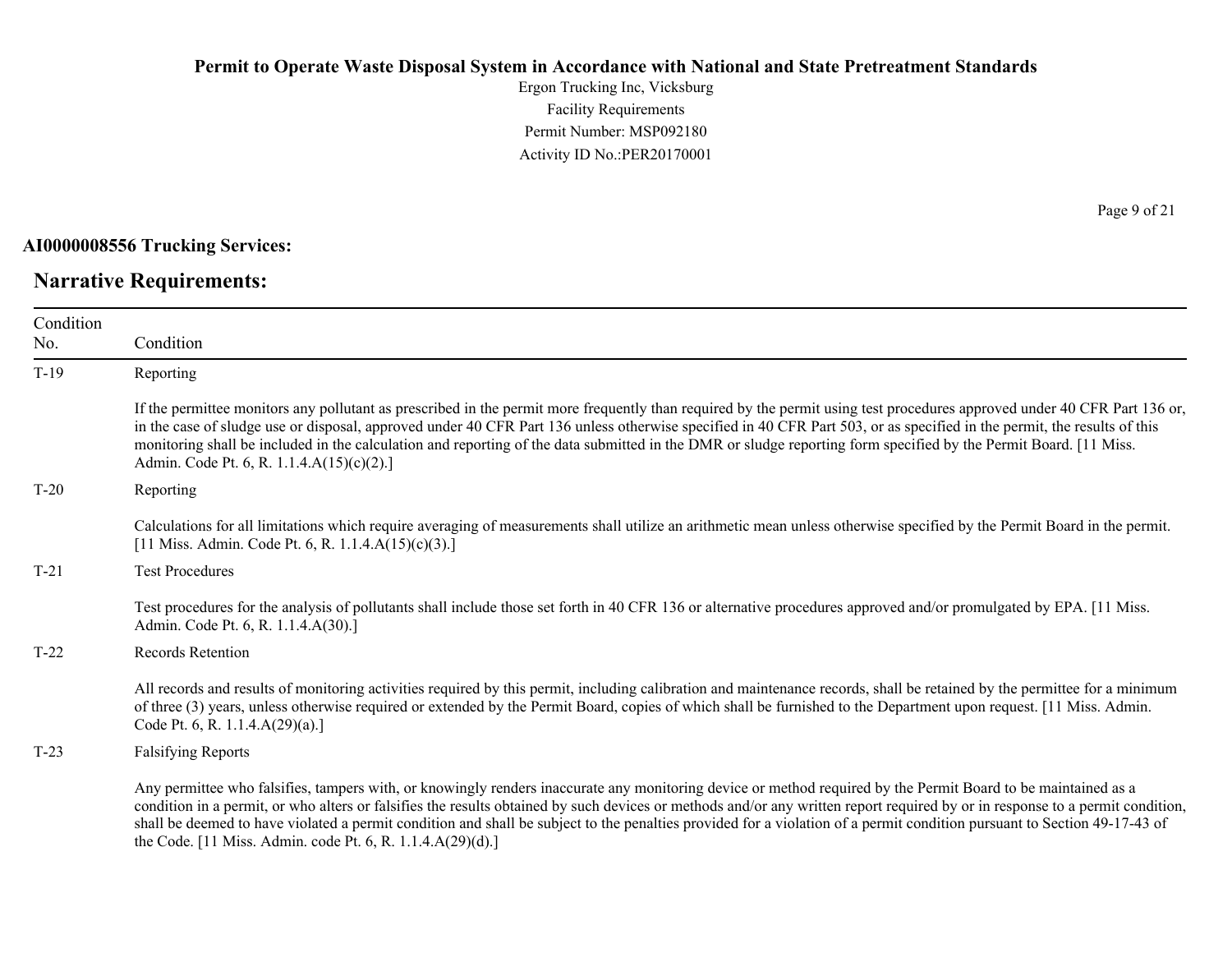Ergon Trucking Inc, Vicksburg Facility Requirements Permit Number: MSP092180 Activity ID No.:PER20170001

#### **AI0000008556 Trucking Services:**

# **Narrative Requirements:**

Page 10 of 21

| Condition<br>No. | Condition                                                                                                                                                                                                                                                                                                                                                                                                                                                                                                                                                                                                                                        |  |  |
|------------------|--------------------------------------------------------------------------------------------------------------------------------------------------------------------------------------------------------------------------------------------------------------------------------------------------------------------------------------------------------------------------------------------------------------------------------------------------------------------------------------------------------------------------------------------------------------------------------------------------------------------------------------------------|--|--|
| $T-24$           | Compliance with Permit Conditions                                                                                                                                                                                                                                                                                                                                                                                                                                                                                                                                                                                                                |  |  |
|                  | All discharges authorized by the permit shall be consistent with the terms and conditions of the permit and the permittee shall make all reasonable efforts to meet any<br>interim or final dates for compliance specified therein. [11 Miss. Admin. Code Pt. 6, R. 1.1.4.A(13).]                                                                                                                                                                                                                                                                                                                                                                |  |  |
| $T-25$           | Facility Expansion and/or Modification                                                                                                                                                                                                                                                                                                                                                                                                                                                                                                                                                                                                           |  |  |
|                  | Any facility expansion, production increases, process modifications, changes in discharge volume or location or other changes in operations or conditions of the<br>permittee which may result in a new or increased discharge of waste, shall be reported to the Permit Board by submission of a new application for a permit pursuant to<br>11 Miss. Admin. Code Pt. 6, R. 1.1.2.A. of the Mississippi Wastewater Regulations, or if the discharge does not violate effluent limitations specified in the permit, by<br>submitting to the Permit Board a notice of a new or increased discharge. [11 Miss. Admin. Code Pt. 6, R. 1.1.4.A(14).] |  |  |
| $T-26$           | Routine Reporting                                                                                                                                                                                                                                                                                                                                                                                                                                                                                                                                                                                                                                |  |  |
|                  | Such test results, reports, or other data as the Mississippi Environmental Quality Permit Board may determine to be necessary shall be submitted as specified elsewhere<br>in the permit to the following address:                                                                                                                                                                                                                                                                                                                                                                                                                               |  |  |
|                  | Mississippi Department of Environmental Quality<br>Office of Pollution Control<br>P.O. Box 2261<br>Jackson, Mississippi 39225. [11 Miss. Admin. code Pt. 6, R. 1.1.4.A(16).]                                                                                                                                                                                                                                                                                                                                                                                                                                                                     |  |  |
| $T-27$           | Duty to Mitigate                                                                                                                                                                                                                                                                                                                                                                                                                                                                                                                                                                                                                                 |  |  |
|                  | The permittee shall take all reasonable steps to minimize or prevent any discharge or sludge use or disposal in violation of the permit that has a reasonable likelihood of<br>adversely affecting human health or the environment. [11 Miss. Admin. Code Pt. 6, R. 1.1.4.A(19).]                                                                                                                                                                                                                                                                                                                                                                |  |  |
| $T-28$           | Bypassing                                                                                                                                                                                                                                                                                                                                                                                                                                                                                                                                                                                                                                        |  |  |
|                  | The permittee shall comply with the terms and conditions regarding bypass found in 40 CFR 403.17. [11 Miss. Admin. Code Pt. 6, R. 1.1.4.M.]                                                                                                                                                                                                                                                                                                                                                                                                                                                                                                      |  |  |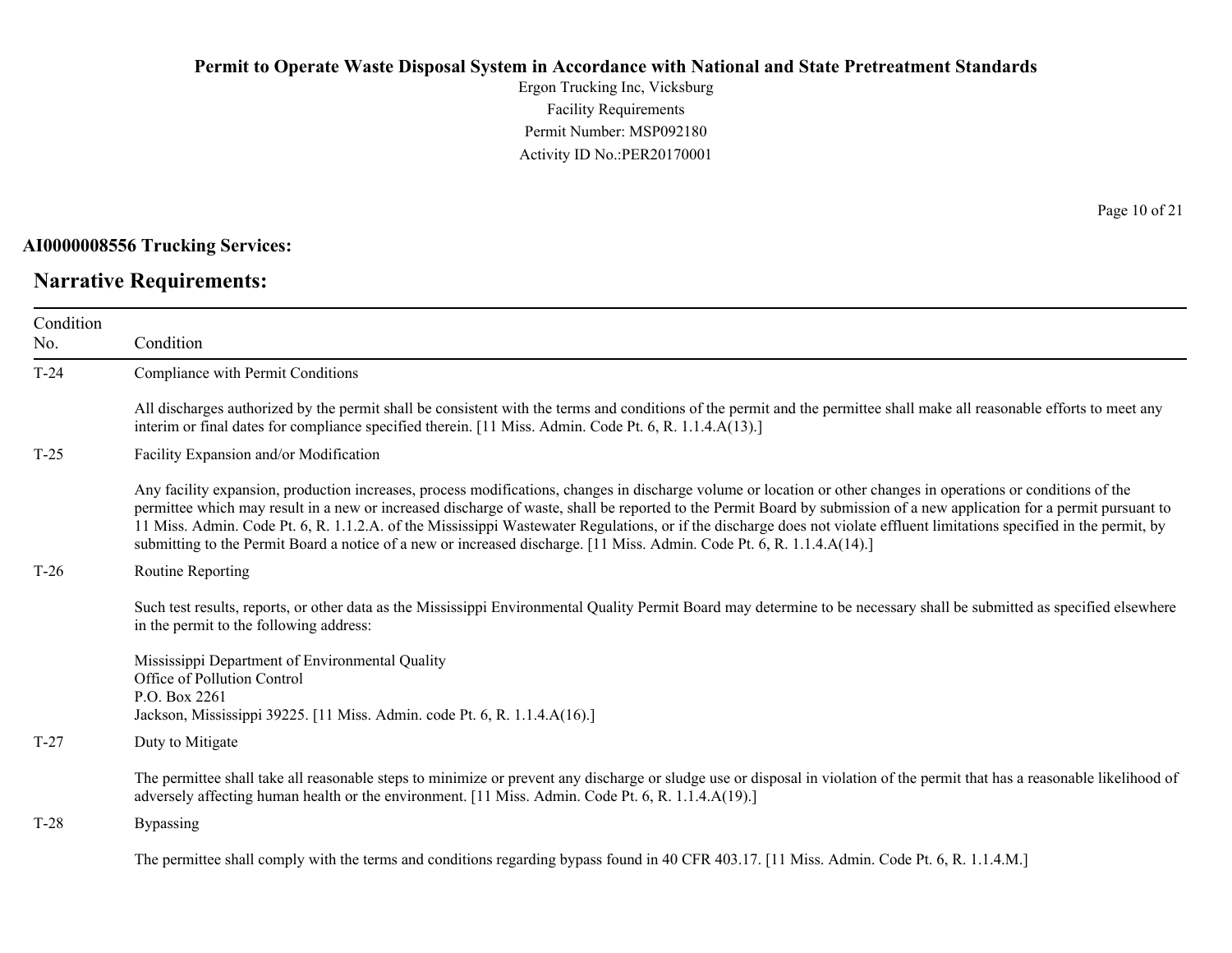Ergon Trucking Inc, Vicksburg Facility Requirements Permit Number: MSP092180 Activity ID No.:PER20170001

**AI0000008556 Trucking Services:**

**Narrative Requirements:**

Page 11 of 21

| Condition<br>No. | Condition                                                                                                                                                                                                                                                                                                                                                                                                                                                                                                                                                                                                                                                                                                                                                                                                   |  |
|------------------|-------------------------------------------------------------------------------------------------------------------------------------------------------------------------------------------------------------------------------------------------------------------------------------------------------------------------------------------------------------------------------------------------------------------------------------------------------------------------------------------------------------------------------------------------------------------------------------------------------------------------------------------------------------------------------------------------------------------------------------------------------------------------------------------------------------|--|
| $T-29$           | <b>Bypassing - Definitions</b>                                                                                                                                                                                                                                                                                                                                                                                                                                                                                                                                                                                                                                                                                                                                                                              |  |
|                  | "Bypass" means the intentional diversion of waste streams from any portion of the permittee's treatment facility.                                                                                                                                                                                                                                                                                                                                                                                                                                                                                                                                                                                                                                                                                           |  |
|                  | "Severe property damage" means substantial physical damage to property, damage to the treatment facilities which causes them to become inoperable, or substantial and<br>permanent loss of natural resources which can reasonably be expected to occur in the absence of a bypass. Severe property damage does not mean economic loss caused<br>by delays in production. $[40 \text{ CFR } 403.17(a)]$                                                                                                                                                                                                                                                                                                                                                                                                      |  |
| $T-30$           | Bypassing-Prohibition of Bypass                                                                                                                                                                                                                                                                                                                                                                                                                                                                                                                                                                                                                                                                                                                                                                             |  |
|                  | Bypass is prohibited, and the Commission may take enforcement action against a permittee unless:<br>(1) Bypass was unavoidable to prevent loss of life, personal injury, or severe property damage.<br>(2) There were no feasible alternatives to the bypass, such as the use of auxiliary treatment facilities, retention of untreated wastes, or maintenance during normal<br>periods of equipment downtime. This condition is not satisfied if adequate back-up equipment should have been installed in the exercise of reasonable engineering<br>judgement to prevent a bypass which occurred during normal periods of equipment downtime or preventative maintenance; and<br>(3) The permittee submitted notices as required under the notice of bypass requirement in this permit. [40 CFR 403.17(d)] |  |
| $T-31$           | Upsets                                                                                                                                                                                                                                                                                                                                                                                                                                                                                                                                                                                                                                                                                                                                                                                                      |  |
|                  | The permittee shall meet the conditions of 40 CFR 403.16 regarding "Upsets" and as in the upset requirements of this permit. [11 Miss. Admin. Code Pt. 6, R. 1.1.4.M.]                                                                                                                                                                                                                                                                                                                                                                                                                                                                                                                                                                                                                                      |  |
| $T-32$           | <b>Upsets-Definition</b>                                                                                                                                                                                                                                                                                                                                                                                                                                                                                                                                                                                                                                                                                                                                                                                    |  |
|                  | "Upset" means an exceptional incident in which there is unintentional and temporary noncompliance with categorical pretreatment standards because of factors beyond<br>the reasonable control of the permittee. An upset does not include noncompliance to the extent caused by operational error, improperly designed treatment facilities,<br>inadequate treatment facilities, lack of preventive maintenance, or careless or improper operation. [11 Miss. Admin. Code Pt. 6, R. 1.1.4.A(27).)]                                                                                                                                                                                                                                                                                                          |  |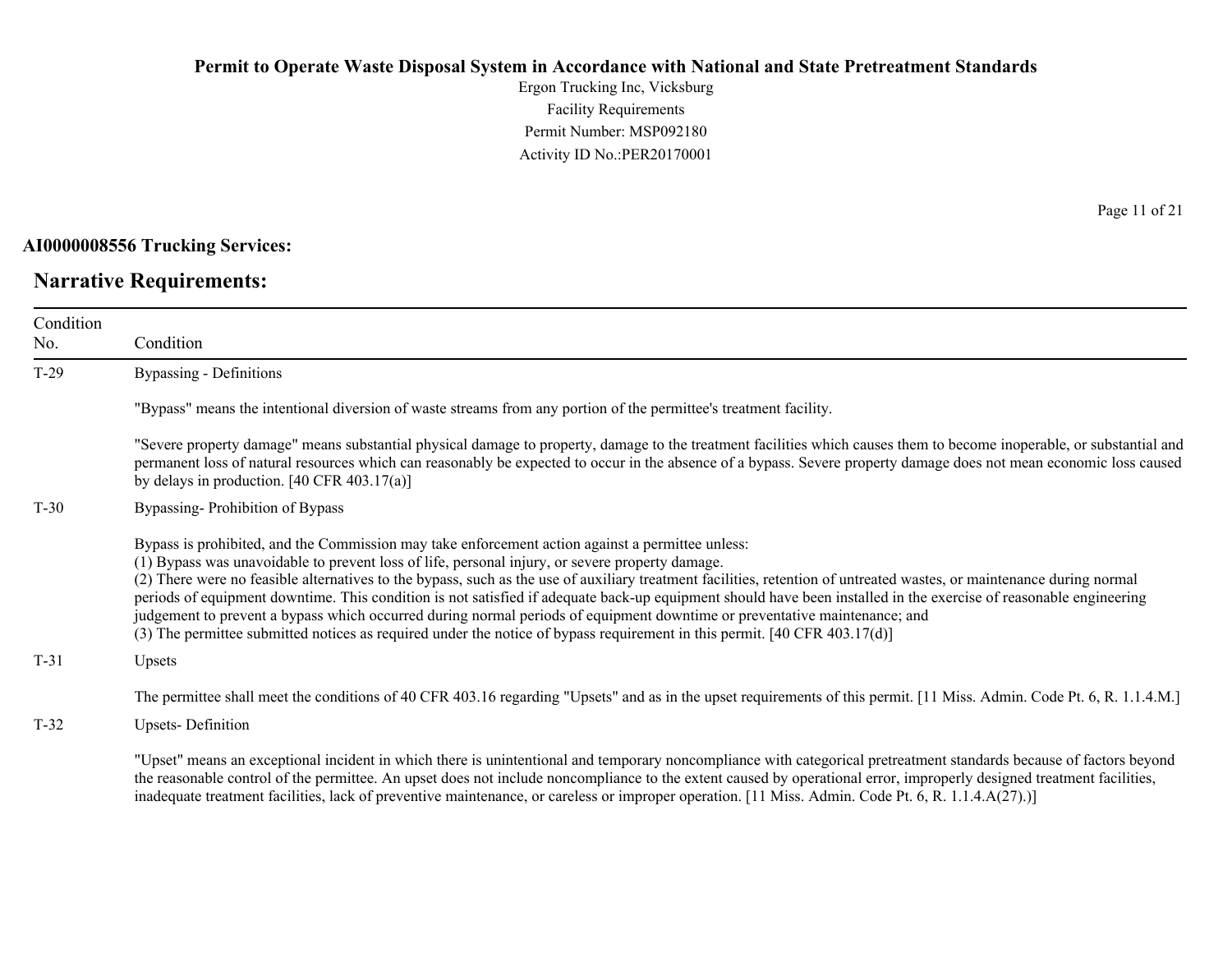Ergon Trucking Inc, Vicksburg Facility Requirements Permit Number: MSP092180 Activity ID No.:PER20170001

#### **AI0000008556 Trucking Services:**

# **Narrative Requirements:**

Page 12 of 21

| Condition<br>No. | Condition                                                                                                                                                                                                                                                                                                                                                                                                                                                                            |  |  |
|------------------|--------------------------------------------------------------------------------------------------------------------------------------------------------------------------------------------------------------------------------------------------------------------------------------------------------------------------------------------------------------------------------------------------------------------------------------------------------------------------------------|--|--|
| $T-33$           | Upsets - Effect of an upset                                                                                                                                                                                                                                                                                                                                                                                                                                                          |  |  |
|                  | An upset constitutes an affirmative defense to an action brought for noncompliance with categorical pretreatment standards if the "conditions necessary for<br>demonstration of upset" requirements of this permit are met. No determination made during administrative review of claims that noncompliance was caused by upset,<br>and before an action for noncompliance, is final administrative action subject to judicial review. [11 Miss. Admin. Code Pt. 6, R. 1.1.4.A(27).] |  |  |
| $T-34$           | Upsets - Conditions necessary for demonstration of upset                                                                                                                                                                                                                                                                                                                                                                                                                             |  |  |
|                  | A permittee who wishes to establish the affirmative defense of upset shall demonstrate, through properly signed contemporaneous operating logs, or other relevant<br>evidence that:                                                                                                                                                                                                                                                                                                  |  |  |
|                  | (1) An upset occurred and that the permittee can identify the cause(s) of the upset;<br>(2) The permitted facility was at the time being properly operated in a prudent and workmanlike manner and in compliance with applicable operation and maintenance<br>procedures; and;<br>(3) The permittee submitted notice of the upset as required in 40 CFR 403.16(c)(3)(24-hour notice of noncompliance). [11 Miss. Admin. Code Pt. 6, R. 1.1.4.A(27).]                                 |  |  |
| $T-35$           | Upsets - Burden of proof                                                                                                                                                                                                                                                                                                                                                                                                                                                             |  |  |
|                  | In any enforcement proceeding the permittee seeking to establish the occurrence of an upset has the burden of proof. [11 Miss. Admin. Code Pt. 6, R. 1.1.4.A(27).]                                                                                                                                                                                                                                                                                                                   |  |  |
| $T-36$           | Upsets- User responsibility in case of upset                                                                                                                                                                                                                                                                                                                                                                                                                                         |  |  |
|                  | The Industrial User shall control production or all discharges to the extent necessary to maintain compliance with categorical Pretreatment Standards upon reduction,<br>loss, or failure of its treatment facility until the facility is restored or an alternative method of treatment is provided. This requirement applies in the situation where<br>among other things, the primary source of power of the treatment facility is reduced, lost or fails. [40 CFR 403.16(f)]     |  |  |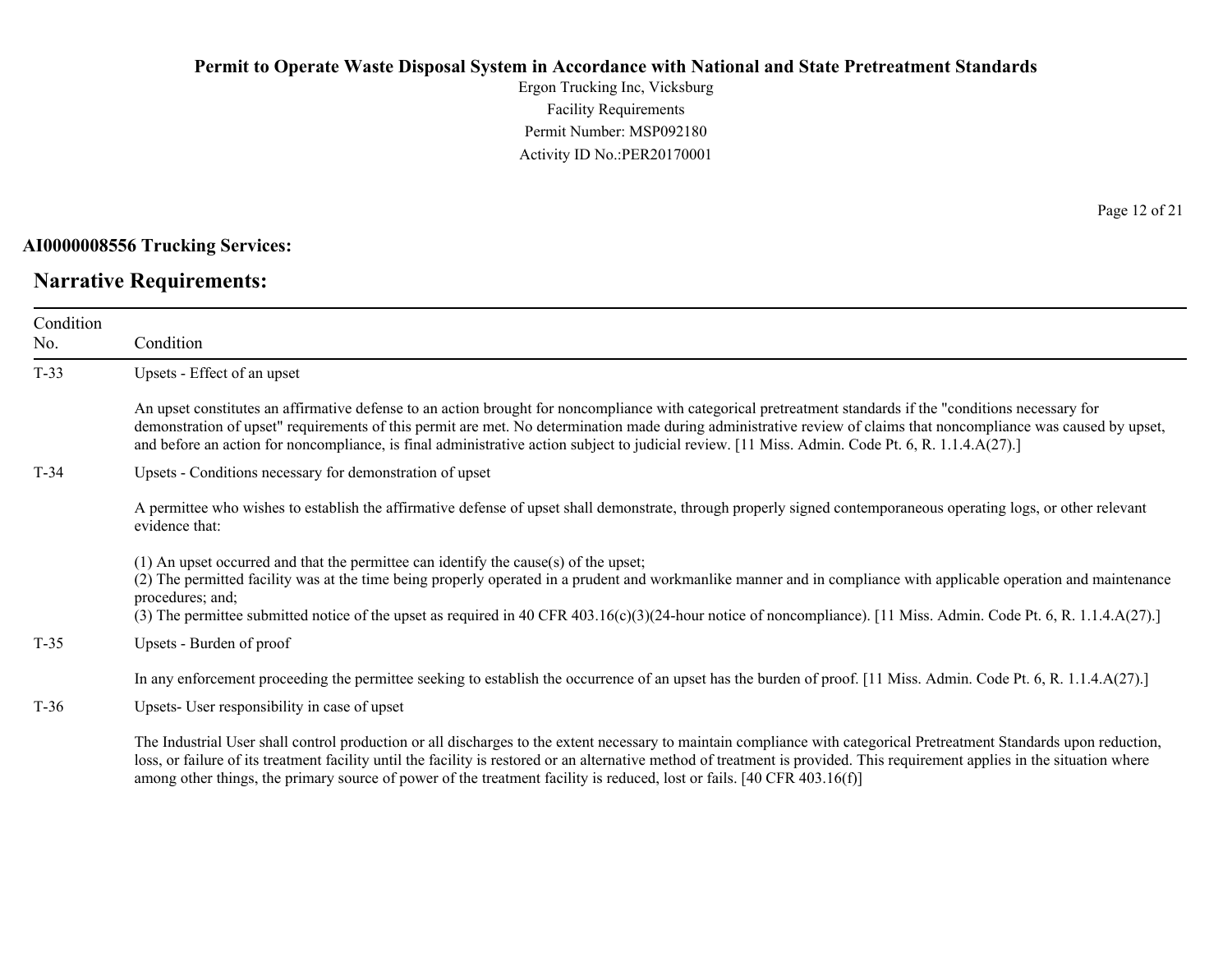Ergon Trucking Inc, Vicksburg Facility Requirements Permit Number: MSP092180 Activity ID No.:PER20170001

**AI0000008556 Trucking Services:**

**Narrative Requirements:**

Page 13 of 21

| Condition<br>No. | Condition                                                                                                                                                                                                                                                                                                                                                                                                                                                                                                                                                                                                                                                                                                                                                                     |
|------------------|-------------------------------------------------------------------------------------------------------------------------------------------------------------------------------------------------------------------------------------------------------------------------------------------------------------------------------------------------------------------------------------------------------------------------------------------------------------------------------------------------------------------------------------------------------------------------------------------------------------------------------------------------------------------------------------------------------------------------------------------------------------------------------|
| $T-37$           | <b>Removed Substances</b>                                                                                                                                                                                                                                                                                                                                                                                                                                                                                                                                                                                                                                                                                                                                                     |
|                  | Solids, sludges, filter backwash, or other residuals removed in the course of treatment or control of wastewater shall be disposed of in a manner such as to prevent such<br>materials from entering State waters and in a manner consistent with the Mississippi Solid Waste Disposal Act, the Federal Resource Conservation and Recovery Act,<br>and the Mississippi Water Pollution Control Act. [11 Miss. Admin. Code Pt. 6, R. 1.1.4.A(21).]                                                                                                                                                                                                                                                                                                                             |
| $T-38$           | Power Failures                                                                                                                                                                                                                                                                                                                                                                                                                                                                                                                                                                                                                                                                                                                                                                |
|                  | If electric power is required, in order to maintain compliance with the conditions and prohibitions of the permit, the permittee shall either:                                                                                                                                                                                                                                                                                                                                                                                                                                                                                                                                                                                                                                |
|                  | (1) Provide an alternative power source to operate the wastewater control facilities; or, if such alternative power source is not in existence, and no date for its<br>implementation appears in the permit,<br>(2) Halt, reduce, or otherwise control production and/or all wastewater flows upon reduction, loss, or failure of the primary source of power to the wastewater control<br>facilities. [11 Miss. Admin. Code Pt. 6, R.1.1.4.A(22).]                                                                                                                                                                                                                                                                                                                           |
| $T-39$           | Inspection and Entry                                                                                                                                                                                                                                                                                                                                                                                                                                                                                                                                                                                                                                                                                                                                                          |
|                  | The permittee shall allow any authorized Commission representative to enter the permittee's premises where a wastewater source is located or in which records are<br>required to be kept under the terms and conditions of this permit, at any reasonable time, to have access to and copy any applicable records, to inspect process facilities,<br>treatment works, monitoring methods or equipment or to take samples, as authorized by Section 49-17-21 of the Code. In the event of investigation during an emergency<br>response action, a reasonable time shall be any time of the day or night. Follow-up investigations subsequent to the conclusion of the emergency event shall be<br>conducted at reasonable times. [11 Miss. Admin. Code Pt. 6, R. 1.1.4.A(17).] |
| $T-40$           | Transfer of Ownership or Control                                                                                                                                                                                                                                                                                                                                                                                                                                                                                                                                                                                                                                                                                                                                              |
|                  | This permit is not transferable to any person without proper modification of this permit following procedures found in [11 Miss. Admin. Code Pt. 6, R. 1.1.5.C.]                                                                                                                                                                                                                                                                                                                                                                                                                                                                                                                                                                                                              |
| $T-41$           | <b>Signatory Requirements</b>                                                                                                                                                                                                                                                                                                                                                                                                                                                                                                                                                                                                                                                                                                                                                 |
|                  |                                                                                                                                                                                                                                                                                                                                                                                                                                                                                                                                                                                                                                                                                                                                                                               |

All applications, reports, or information submitted to the Permit Board shall be signed and certified. [11 Miss. Admin. Code Pt. 6, R. 1.1.2.C.]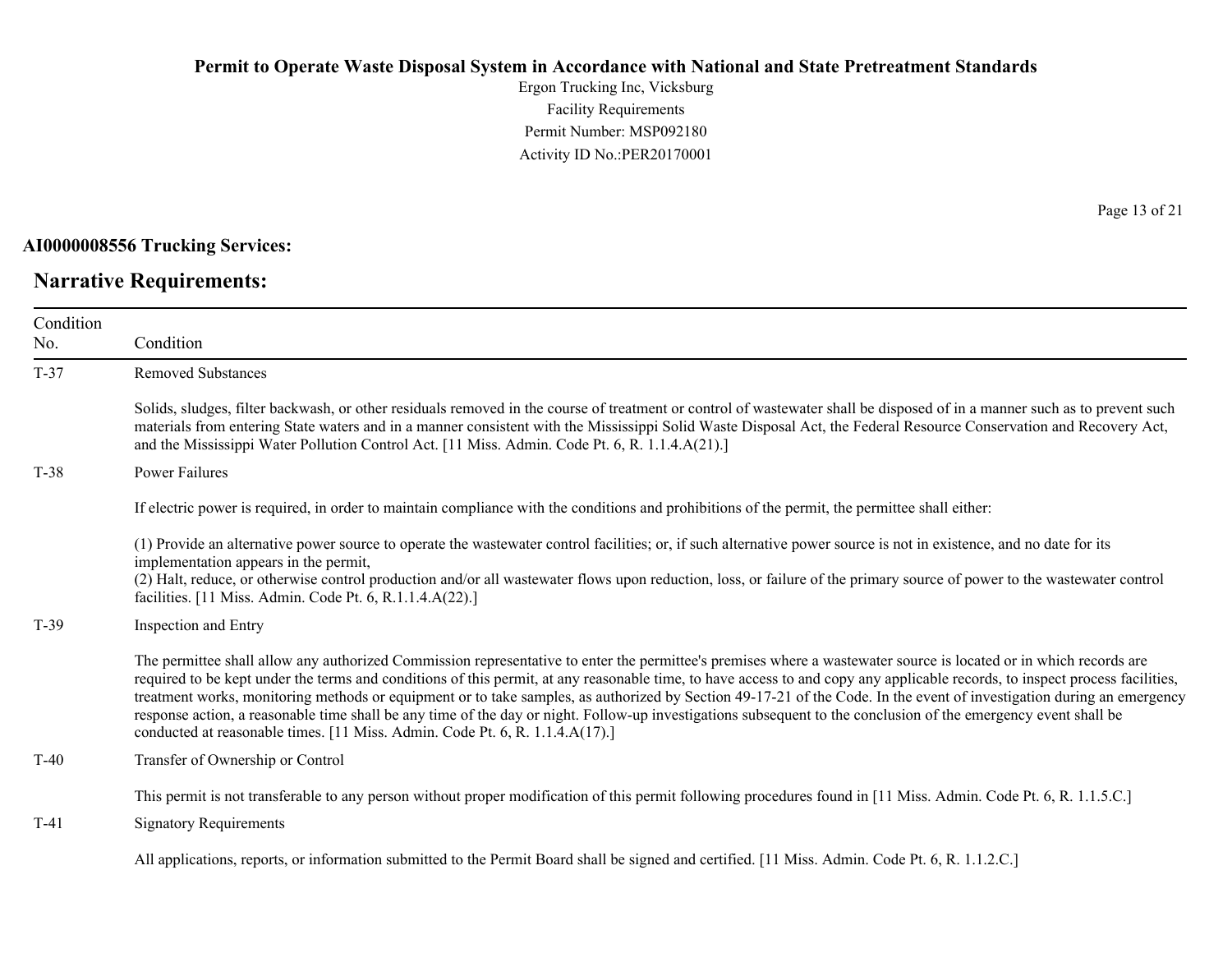Ergon Trucking Inc, Vicksburg Facility Requirements Permit Number: MSP092180 Activity ID No.:PER20170001

#### **AI0000008556 Trucking Services:**

# **Narrative Requirements:**

Page 14 of 21

| Condition<br>No. | Condition                                                                                                                                                                                                                                                                                                                                                                                                                                                                                                                                                                                                                                                                                                                                                                                                                                                                                                                                                                                                                                                                                                                                      |  |  |
|------------------|------------------------------------------------------------------------------------------------------------------------------------------------------------------------------------------------------------------------------------------------------------------------------------------------------------------------------------------------------------------------------------------------------------------------------------------------------------------------------------------------------------------------------------------------------------------------------------------------------------------------------------------------------------------------------------------------------------------------------------------------------------------------------------------------------------------------------------------------------------------------------------------------------------------------------------------------------------------------------------------------------------------------------------------------------------------------------------------------------------------------------------------------|--|--|
| $T-42$           | <b>Signatory Requirements - Application Signatures</b>                                                                                                                                                                                                                                                                                                                                                                                                                                                                                                                                                                                                                                                                                                                                                                                                                                                                                                                                                                                                                                                                                         |  |  |
|                  | All permit applications shall be signed as follows:                                                                                                                                                                                                                                                                                                                                                                                                                                                                                                                                                                                                                                                                                                                                                                                                                                                                                                                                                                                                                                                                                            |  |  |
|                  | (1) For a corporation: by a responsible corporate officer. For the purpose of this Section, a responsible corporate officer means: (i) a president, secretary, treasurer or<br>vice president of the corporation in charge of a principal business function, or any other person who performs similar policy - or decision-making function for the<br>corporation, or (ii) the manager of one or more manufacturing, production, or operating facilities provided, the manager is authorized to make management decisions<br>which govern the operation of the regulated facility including having the explicit or implicit duty of making major capital investment recommendations, and initiating<br>and directing other comprehensive measures to assure long term environmental compliance with environmental laws and regulations; the manager can ensure that the<br>necessary systems are established or actions taken to gather complete and accurate information for permit application requirements; and where authority to sign<br>documents has been assigned or delegated to the manager in accordance with corporate procedures. |  |  |
|                  | (2) For a partnership or sole proprietorship: by a general partner or the proprietor, respectively; or                                                                                                                                                                                                                                                                                                                                                                                                                                                                                                                                                                                                                                                                                                                                                                                                                                                                                                                                                                                                                                         |  |  |
| $T-43$           | (3) For a municipality, State, Federal, or other public agency: by either a principal executive officer or ranking elected official. [11 Miss. Admin. Code Pt. 6, R. 1.1.2.C.]<br>Signatory Requirements - Reports and Other Information                                                                                                                                                                                                                                                                                                                                                                                                                                                                                                                                                                                                                                                                                                                                                                                                                                                                                                       |  |  |
|                  | All reports required by the permit and other information requested by the Permit Board shall be signed by a person described by the application signature requirements<br>in this permit or by a duly authorized representative of that person. A person is a duly authorized representative only if:                                                                                                                                                                                                                                                                                                                                                                                                                                                                                                                                                                                                                                                                                                                                                                                                                                          |  |  |
|                  | (1) The authorization is made in writing by a person described by the application signature requirements;<br>(2) The authorization specifies either an individual or a position having responsibility for the overall operation of the regulated facility or activity, such as the position of<br>plant manager, operator of a well or a well field, superintendent, position having overall responsibility for environmental matters for the company. (A duly authorized<br>representative may thus be either a named individual or any individual occupying a named position.); and                                                                                                                                                                                                                                                                                                                                                                                                                                                                                                                                                          |  |  |

(3) The written authorization is submitted to the Permit Board. [11 Miss. Admin. Code Pt. 6, R. 1.1.2.C.]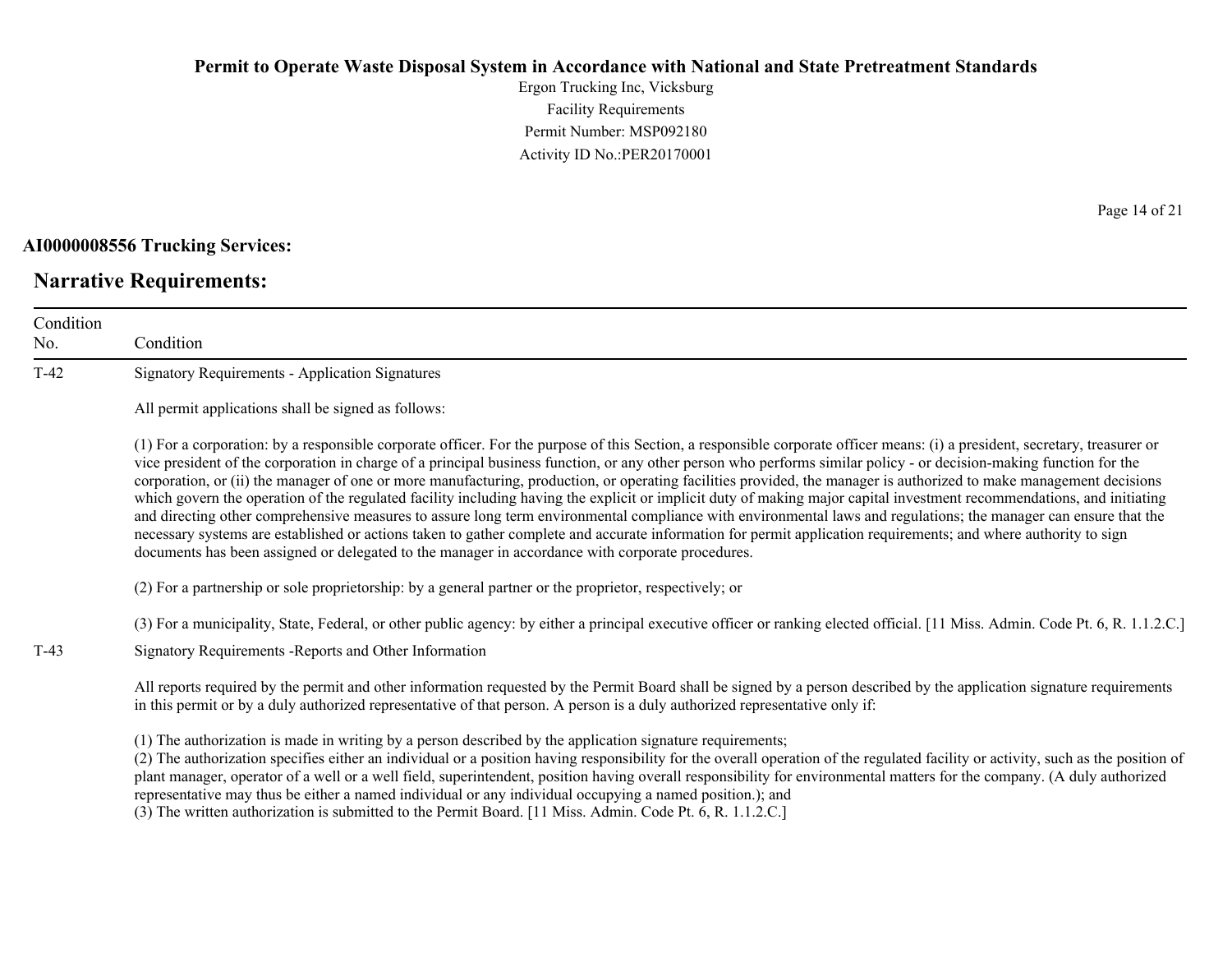Ergon Trucking Inc, Vicksburg Facility Requirements Permit Number: MSP092180 Activity ID No.:PER20170001

#### **AI0000008556 Trucking Services:**

# **Narrative Requirements:**

Page 15 of 21

| Condition<br>No. | Condition                                                                                                                                                                                                                                                                                                                                                                                                                                                                                                                                                                                                                                                                                                                           |  |  |  |
|------------------|-------------------------------------------------------------------------------------------------------------------------------------------------------------------------------------------------------------------------------------------------------------------------------------------------------------------------------------------------------------------------------------------------------------------------------------------------------------------------------------------------------------------------------------------------------------------------------------------------------------------------------------------------------------------------------------------------------------------------------------|--|--|--|
| $T-44$           | Signatory Requirements - Changes to Authorization                                                                                                                                                                                                                                                                                                                                                                                                                                                                                                                                                                                                                                                                                   |  |  |  |
|                  | If an authorization under the signatory requirements of this permit is no longer accurate because a different individual or position has responsibility for the overall<br>operation of the facility, a new authorization satisfying the signatory requirements of this permit must be submitted to the Permit Board prior to or together with any<br>reports, information, or applications. [11 Miss. Admin. Code Pt. 6, R. 1.1.4.M.]                                                                                                                                                                                                                                                                                              |  |  |  |
| $T-45$           | Signatory Requirements - Certification                                                                                                                                                                                                                                                                                                                                                                                                                                                                                                                                                                                                                                                                                              |  |  |  |
|                  | Any person signing a document under the signatory requirements stated in this permit shall make the following certification:                                                                                                                                                                                                                                                                                                                                                                                                                                                                                                                                                                                                        |  |  |  |
|                  | "I certify under penalty of law that this document and all attachments were prepared under the direction or supervision in accordance with a system designed to assure<br>that qualified personnel properly gather and evaluate the information submitted. Based on my inquiry of the person or persons who manage the system, or those persons<br>directly responsible for gathering the information, the information submitted is, to the best of my knowledge and belief, true, accurate, and complete. I am aware that<br>there are significant penalties for submitting false information, including the possibility of fine and imprisonment for knowing violations." [11 Miss. Admin. Code Pt. 6,<br>R. 1.1.4. $A(29)(d)$ .] |  |  |  |
| $T-46$           | Availability of Records                                                                                                                                                                                                                                                                                                                                                                                                                                                                                                                                                                                                                                                                                                             |  |  |  |
|                  | Except for information deemed to be confidential under the Mississippi Code Ann. 49-17-39 and 40 CFR 123.41, file information relating to this permit shall be made<br>available for public inspection and copying during normal business hours at the office of the Department of Environmental Quality in Jackson, Mississippi. Written<br>request must be provided in accordance with policies developed by the Commission and must state, specifically, records proposed for review, date proposed for review<br>and copying requirements. [11 Miss. Admin. Code Pt. 6, R. 1.1.3.E.]                                                                                                                                            |  |  |  |
| $T-47$           | Duty to Provide Information                                                                                                                                                                                                                                                                                                                                                                                                                                                                                                                                                                                                                                                                                                         |  |  |  |
|                  | The permittee shall furnish to the Permit Board within a reasonable time any relevant information which the Permit Board may request to determine whether cause<br>exists for modifying, revoking and reissuing, or terminating the permit, or to determine compliance with the permit. The permittee shall also furnish to the Permit Board<br>upon request, copies of records required to be kept by the permit. [11 Miss. Admin. Code Pt. 6, R. 1.1.4.A(16).]                                                                                                                                                                                                                                                                    |  |  |  |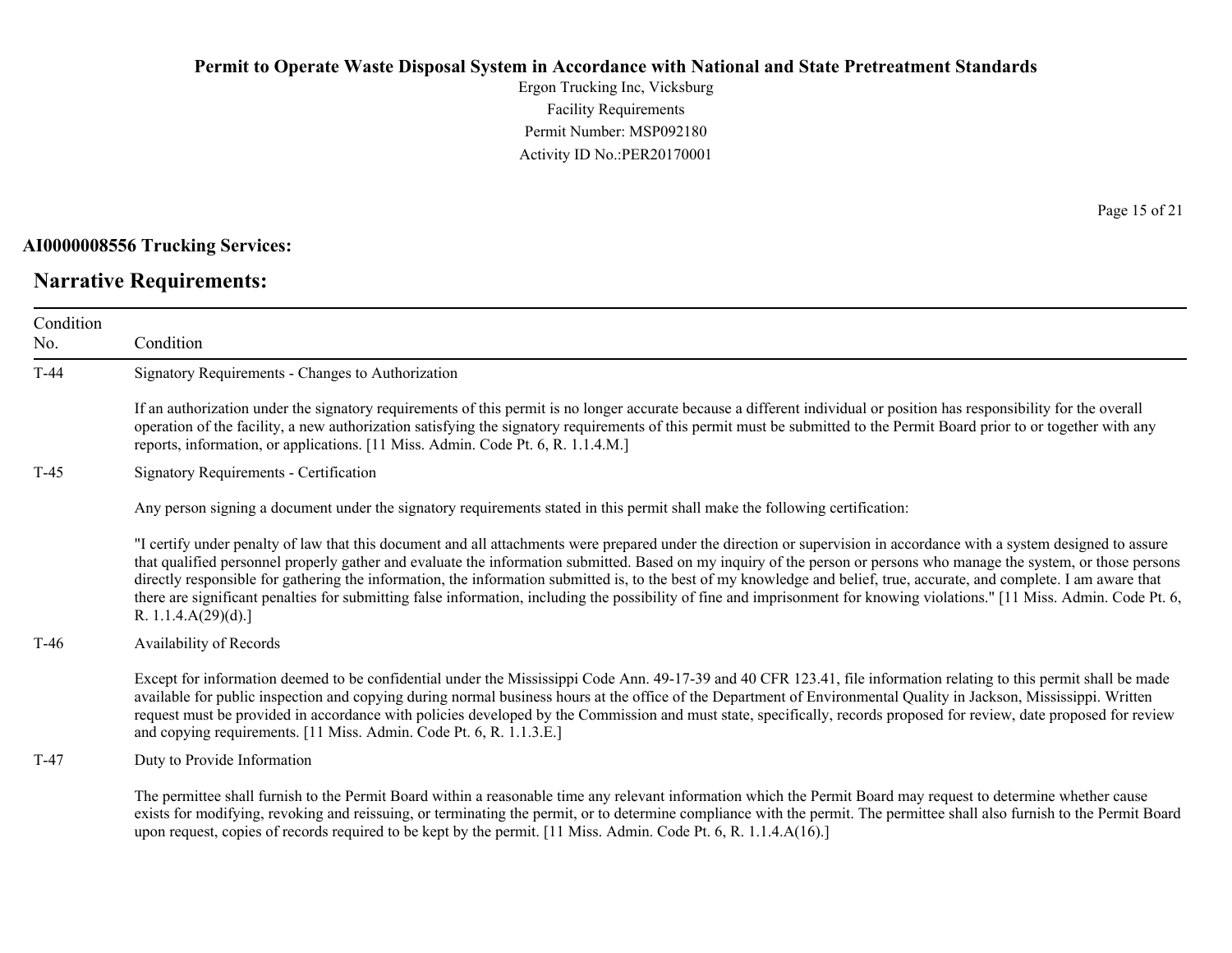Ergon Trucking Inc, Vicksburg Facility Requirements Permit Number: MSP092180 Activity ID No.:PER20170001

**AI0000008556 Trucking Services:**

### **Narrative Requirements:**

T-48 Permit Actions

Condition No.

The permit may be modified, revoked and reissued, or terminated for cause. The filing of a request by the permittee for a permit modification, revocation and reissuance, or termination, or a modification of planned changes or anticipated noncompliance, does not stay any permit condition. [11 Miss. Admin. Code Pt. 6, R. 1.1.5.C.(5).]

T-49 Civil and Criminal Liability

Condition

(1) Any person who violates a term, condition or schedule of compliance contained within this permit or the Mississippi Water Pollution Control Law is subject to the actions defined by law.

(2) Except as provided in permit conditions on "Bypassing" and "Upsets", nothing in this permit shall be construed to relieve the permittee from civil or criminal penalties for noncompliance.

(3) It shall not be the defense of the permittee in an enforcement action that it would have been necessary to halt or reduce the permitted activity in order to maintain compliance with the conditions of this permit. [11 Miss. Admin. Code Pt. 6, R. 1.1.4.A.(24).]

T-50 Oil and Hazardous Substance Liability

Nothing in this permit shall be construed to preclude the institution of any legal action or relieve the permittee from any responsibilities, liabilities, or penalties to which the permittee is or may be subject to under Section 311 of the Federal Water Pollution Control Act and applicable provisions under Mississippi Law pertaining to transportation, storage, treatment, or spillage of oil or hazardous substances. [11 Miss. Admin. Code Pt. 6, R. 1.1.4.A(23).]

Page 16 of 21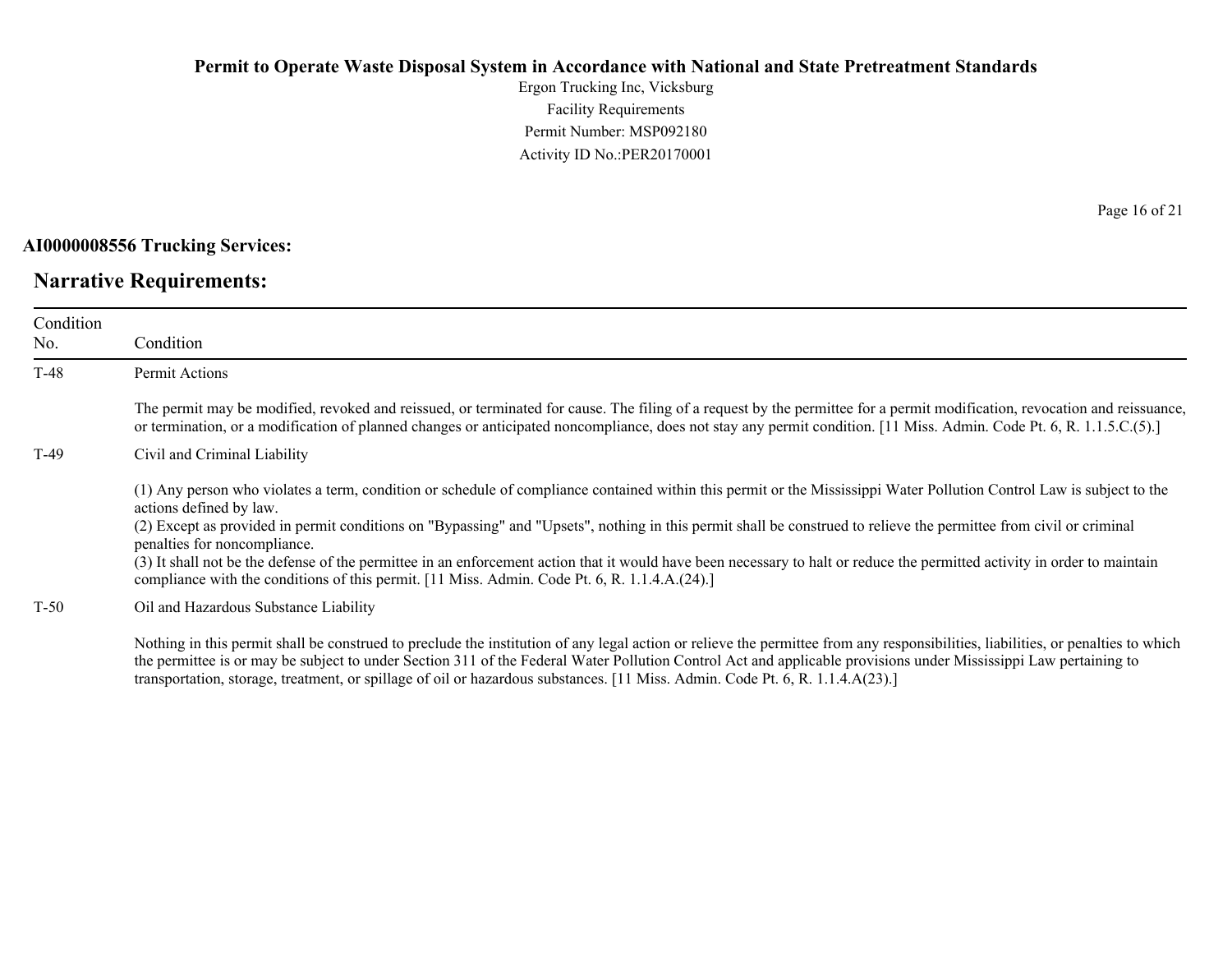Ergon Trucking Inc, Vicksburg Facility Requirements Permit Number: MSP092180 Activity ID No.:PER20170001

#### **AI0000008556 Trucking Services:**

### **Narrative Requirements:**

Condition No. Condition T-51 Hazardous Waste Release(1) The permittee shall notify the Mississippi Department of Environmental Quality, the EPA Regional Waste Management Division Director, State hazardous waste authorities, and the POTW in writing of any discharge into the POTW of a substance, which, if otherwise disposed of, would be a hazardous waste under 40 CFR part 261. Such notification must include the name of the hazardous waste as set forth in 40 CFR part 261, the EPA hazardous waste number, and the type of discharge (continuous, batch, or other). If the Industrial User discharges more than 100 kilograms of such waste per calendar month to the POTW, the notification shall also contain the following information to the extent such information is known and readily available to the Industrial User: An identification of the hazardous constituents contained in the wastes, as estimation of the mass and concentration of such constituents in the wastestream discharged during that calendar month, and an estimation of the mass of constituents in the wastestream expected to be discharged during the following twelve months. All notifications must take place within 180 days of the effective date of this rule. Industrial users who commence discharging after the effective date of this rule shall provide the notification no later than 180 days after the discharge of the listed or characteristic hazardous waste. Any notification under this paragraph need be submitted only once. However, notifications of changed discharges must be submitted under 40 CFR 403.12(j). The notification requirement in this section does not apply to pollutants already reported under the self-monitoring requirements of 40 CFR 403.12(b), (d), and (e). T-52 Hazardous Waste Release (continued) (2) Dischargers are exempt from the requirements of paragraph (1) of the Hazardous Waste Release requirement during a calendar month in which they discharge no more than fifteen kilograms of hazardous wastes, unless the wastes are acute hazardous wastes as specified in 40 CFR 261.30(d) and 261.33(d). Discharge of more than fifteen kilograms of non-acute hazardous wastes in a calendar month, or of any quantity of acute hazardous wastes as specified in 40 CFR 261.30(d) and 261.33(e), requires a one-time notification. Subsequent months during which the Industrial User discharges more than such quantities of any hazardous waste do not require additional notification. (3) In the case of any new regulations under section 3001 of RCRA identifying additional characteristics of hazardous waste or listing any additional substance as a hazardous waste, the Industrial User must notify the POTW, the EPA Regional Waste Management Division Director, and State hazardous waste authorities of the discharge of such substance within 90 days of the effective date of such regulations. [40 CFR 403.12(p)] T-53 Hazardous Waste Release (continued)

(4) In the case of any notification made under paragraph (1) of this section, the Industrial User shall certify that it has a program in place to reduce the volume and toxicity of hazardous wastes generated to the degree it has determined to be economically practical. [40 CFR 403.12(p)]

Page 17 of 21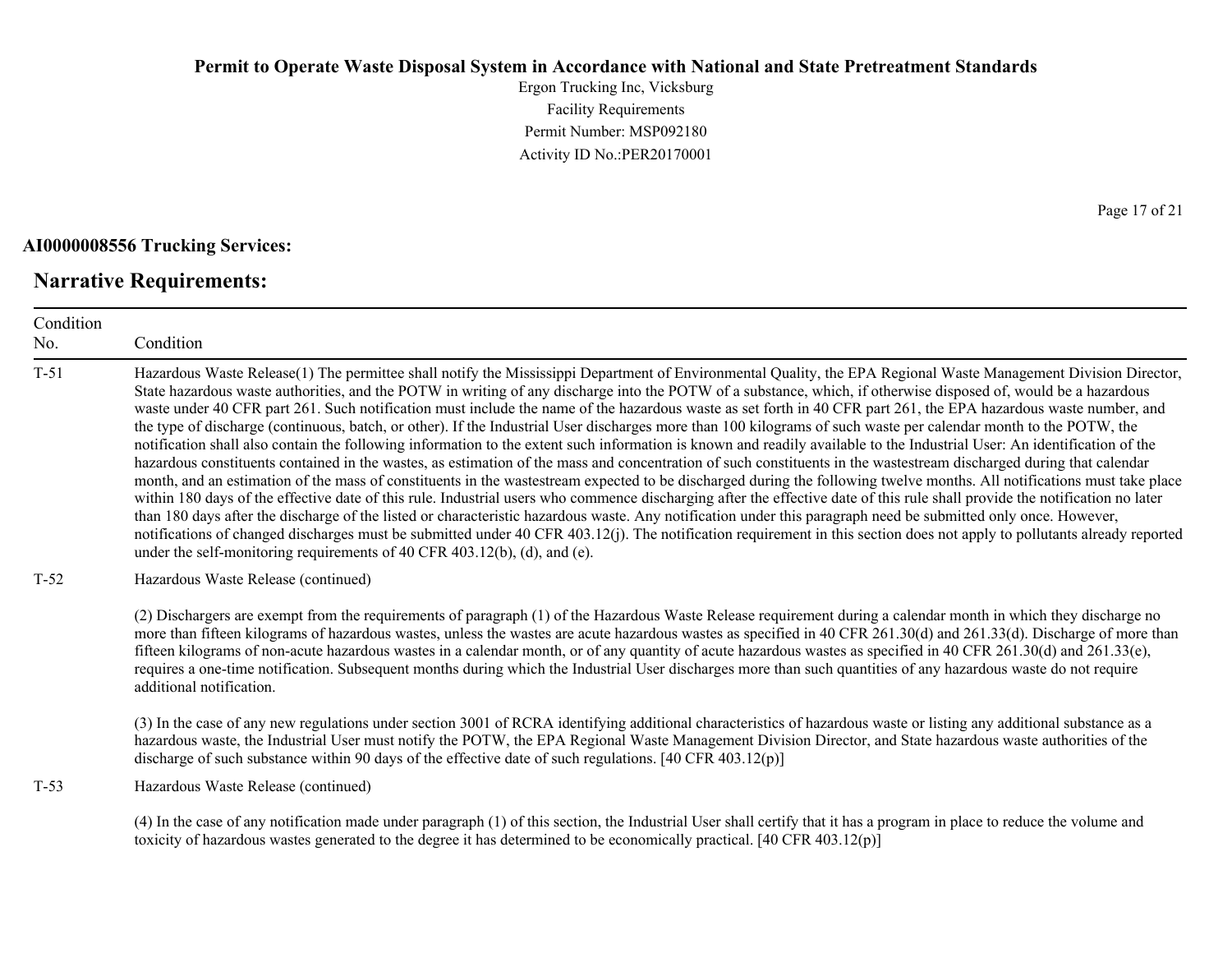Ergon Trucking Inc, Vicksburg Facility Requirements Permit Number: MSP092180 Activity ID No.:PER20170001

**AI0000008556 Trucking Services:**

# **Narrative Requirements:**

Page 18 of 21

| Condition<br>No. | Condition                                                                                                                                                                                                                                                                                                                                                                                                                                                                                                                                                                                                                                                                                                                                                                                                                                                                                  |  |
|------------------|--------------------------------------------------------------------------------------------------------------------------------------------------------------------------------------------------------------------------------------------------------------------------------------------------------------------------------------------------------------------------------------------------------------------------------------------------------------------------------------------------------------------------------------------------------------------------------------------------------------------------------------------------------------------------------------------------------------------------------------------------------------------------------------------------------------------------------------------------------------------------------------------|--|
| $T-54$           | Property Rights                                                                                                                                                                                                                                                                                                                                                                                                                                                                                                                                                                                                                                                                                                                                                                                                                                                                            |  |
|                  | The issuance of this permit does not convey any property rights in either real or personal property, or any exclusive privileges, nor does it authorize any injury to private<br>property or any invasion of personal rights, nor any infringement of Federal, State, or local laws or regulations. [11 Miss. Admin. Code Pt. 6, R. 1.1.5.E.]                                                                                                                                                                                                                                                                                                                                                                                                                                                                                                                                              |  |
| $T-55$           | Severability                                                                                                                                                                                                                                                                                                                                                                                                                                                                                                                                                                                                                                                                                                                                                                                                                                                                               |  |
|                  | The provisions of this permit are severable. If any provision of this permit, or the application of any provision of this permit to any circumstances, is challenged or held<br>invalid, the validity of the remaining permit provisions and/or portions thereof or their application to other persons or sets of circumstances, shall not be affected<br>thereby. [11 Miss. Admin. Code Pt. 6, R. 1.1.4.A(25).]                                                                                                                                                                                                                                                                                                                                                                                                                                                                           |  |
| $T-56$           | Protection of Confidential Information                                                                                                                                                                                                                                                                                                                                                                                                                                                                                                                                                                                                                                                                                                                                                                                                                                                     |  |
|                  | (1) Pursuant to Miss. Code Ann. '49-17-39 and 40 CFR 123.41, the Permit Board shall make available to the public all information contained on any form and all public<br>comments on such information. Effluent data and information concerning air or water quality shall also be made available to the public. Information that is determined<br>by the Commission to be trade secrets shall not be disclosed to the public without prior consent of the source of such information. When a claim of confidentiality is<br>made by a person in accordance with the provisions of Miss. Code Ann. '49-17-39, a recommendation on the questions of confidentiality shall be made by the<br>Commission and forwarded to the Regional Administrator (or his/her designee) of EPA for his concurrence in such determination of confidentiality. [11 Miss. Admin.]<br>Code Pt. 6, R. 1.1.3.F.] |  |
| $T-57$           | Protection of Confidential Information-continued                                                                                                                                                                                                                                                                                                                                                                                                                                                                                                                                                                                                                                                                                                                                                                                                                                           |  |
|                  | (2) A copy of a State, UIC, or NPDES permit application, public notice, fact sheet, draft permit and other forms relating thereto, including written public comment and<br>other reports, files and information relating to the application not classified as confidential information by the Commission pursuant to part (1) of this requirement, shall<br>be available for public inspection and copying during normal business hours at the office of the Department in Jackson, Mississippi. [11 Miss. Admin. Code Pt. 6, R.                                                                                                                                                                                                                                                                                                                                                           |  |

1.1.3.F.]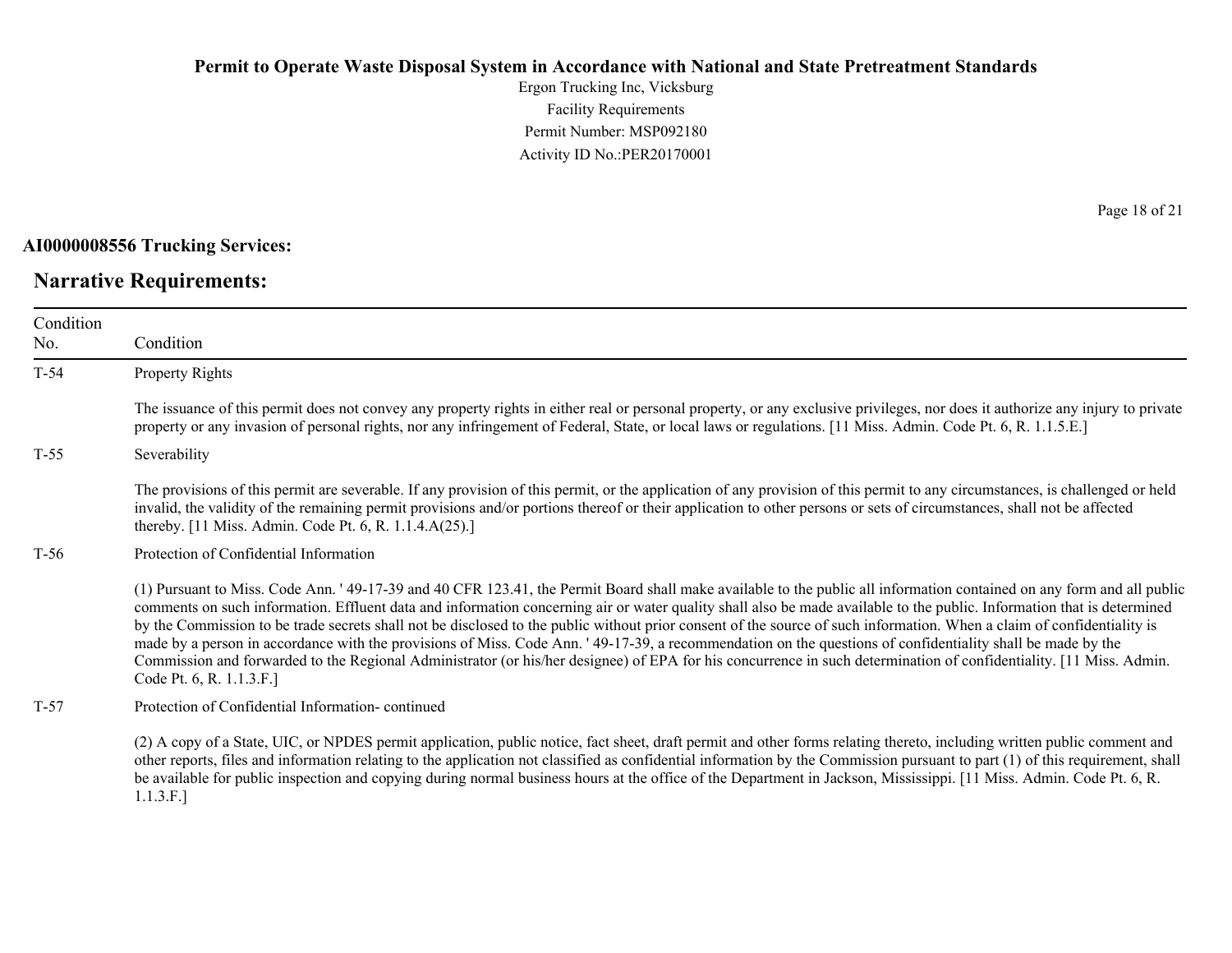Ergon Trucking Inc, Vicksburg Facility Requirements Permit Number: MSP092180 Activity ID No.:PER20170001

#### **AI0000008556 Trucking Services:**

# **Narrative Requirements:**

Page 19 of 21

| Condition<br>No. | Condition                                                                                                                                                                                                                                                                                                                                                                                                                                                                                                                                                                                                                                                                                                                                                                                                                                                                                                                                                            |  |
|------------------|----------------------------------------------------------------------------------------------------------------------------------------------------------------------------------------------------------------------------------------------------------------------------------------------------------------------------------------------------------------------------------------------------------------------------------------------------------------------------------------------------------------------------------------------------------------------------------------------------------------------------------------------------------------------------------------------------------------------------------------------------------------------------------------------------------------------------------------------------------------------------------------------------------------------------------------------------------------------|--|
| $T-58$           | Protection of Confidential Information-continued                                                                                                                                                                                                                                                                                                                                                                                                                                                                                                                                                                                                                                                                                                                                                                                                                                                                                                                     |  |
|                  | (3) Upon determination by the Commission that information submitted by a permit applicant is entitled to protection against disclosure as trade secrets, the information<br>shall be so labeled and otherwise handled as confidential. Copies of the information and a notice of the Commission's action shall be forwarded to the Regional<br>Administrator (or his/her designee). In making its determination of entitlement to protection as a trade secret, the Commission shall follow the procedure set forth in<br>Miss. Code Ann. '49-17-39. In the event the Commission denies the claim of confidentiality, the applicant shall have, upon notification thereof, the right to appeal the<br>Commission's determination in the same manner provided for other orders of the Commission. No disclosure, except to EPA, shall be allowed until any appeal from the<br>determination of the Commission is completed. [11 Miss. Admin. Code Pt. 6, R. 1.1.3.F.] |  |
| T-59             | Spill Prevention and Best Management Plans                                                                                                                                                                                                                                                                                                                                                                                                                                                                                                                                                                                                                                                                                                                                                                                                                                                                                                                           |  |
|                  | Any permittee which has above ground bulk storage capacity, of more than 1320 gallons or any single container with a capacity greater than 660 gallons, of materials<br>and/or liquids (including but not limited to, all raw, finished and/or waste material) with chronic or acute potential for pollution impact on waters of the State and not<br>subject to Mississippi Hazardous Waste Management Regulations or 40 CFR 112 (Oil Pollution Prevention) regulations shall provide secondary containment as found<br>in 40 CFR 112 or equivalent protective measures such as trenches or waterways which would conduct any tank releases to a permitted treatment system or sufficient<br>equalization or treatment capacity needed to prevent chronic/acute pollution impact. [11 Miss. Admin. Code Pt. 6, R. 1.1.4.A(12)(a).]                                                                                                                                  |  |
| $T-60$           | <b>Closure Requirements</b>                                                                                                                                                                                                                                                                                                                                                                                                                                                                                                                                                                                                                                                                                                                                                                                                                                                                                                                                          |  |
|                  | Should the permittee decide to permanently close and abandon the premises upon which it operates, it shall provide a Closure Plan to the Permit Board no later than 90<br>days prior to doing so. This Closure Plan shall address how and when all manufactured products, by-products, raw materials, stored chemicals, and solid and liquid<br>waste and residues will be removed from the premises or permanently disposed of on site such that no potential environmental hazard to the waters of the State will be<br>presented. Closure plan(s) submitted to and approved by Mississippi Department of Environmental Quality for compliance with other environmental regulations will<br>satisfy the closure requirements for those items specifically addressed in the closure plan(s) as long as the closure does not present a potential for environmental hazard<br>to waters of the State. [11 Miss. Admin. Code Pt. 6, R. 1.1.4. $A(11)$ .]               |  |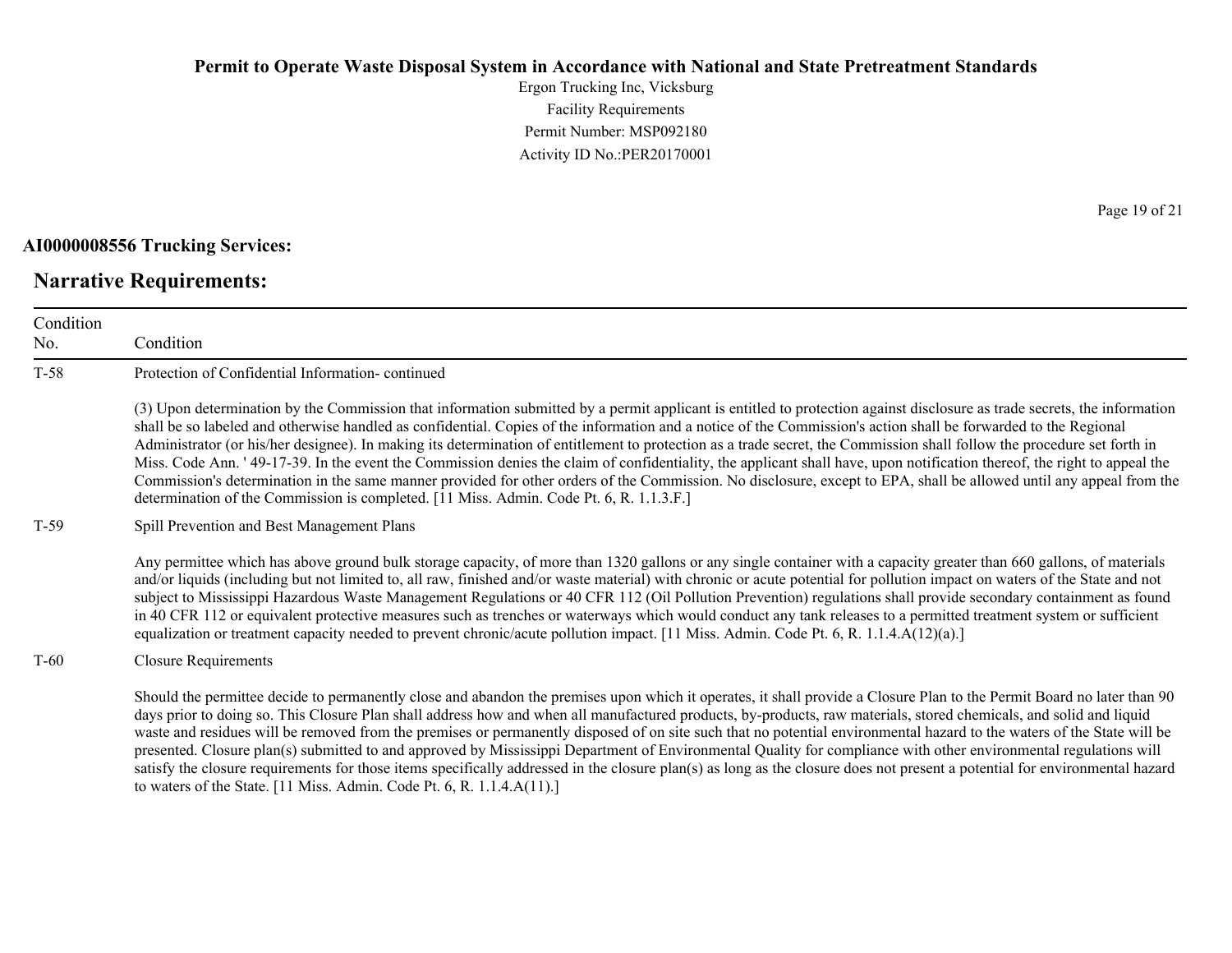Ergon Trucking Inc, Vicksburg Facility Requirements Permit Number: MSP092180 Activity ID No.:PER20170001

#### **AI0000008556 Trucking Services:**

# **Narrative Requirements:**

| Condition<br>No. | Condition                                                                                                                                                                                                                                                                                                                                                                     |
|------------------|-------------------------------------------------------------------------------------------------------------------------------------------------------------------------------------------------------------------------------------------------------------------------------------------------------------------------------------------------------------------------------|
| T-61             | This permit shall be modified, or alternately, revoked and reissued, to comply with any applicable effluent standard, limitation or storm water regulation issued or<br>approved under Section 301(b)(2)(C), and (D), 304(b)(2), 307(a)(2) and 402(p) of the Federal Water Pollution Control Act if the effluent standard, limitation or<br>regulation so issued or approved: |
|                  | 1. Contains different conditions or is otherwise more stringent than any effluent limitation in the permit; or                                                                                                                                                                                                                                                                |

2. Controls any pollutant not limited in the permit.

3. To comply with condition for the protection of the receiving collection system or treatment works. [11 Miss. Admin. Code Pt. 6, R. 1.1.4.F(1).]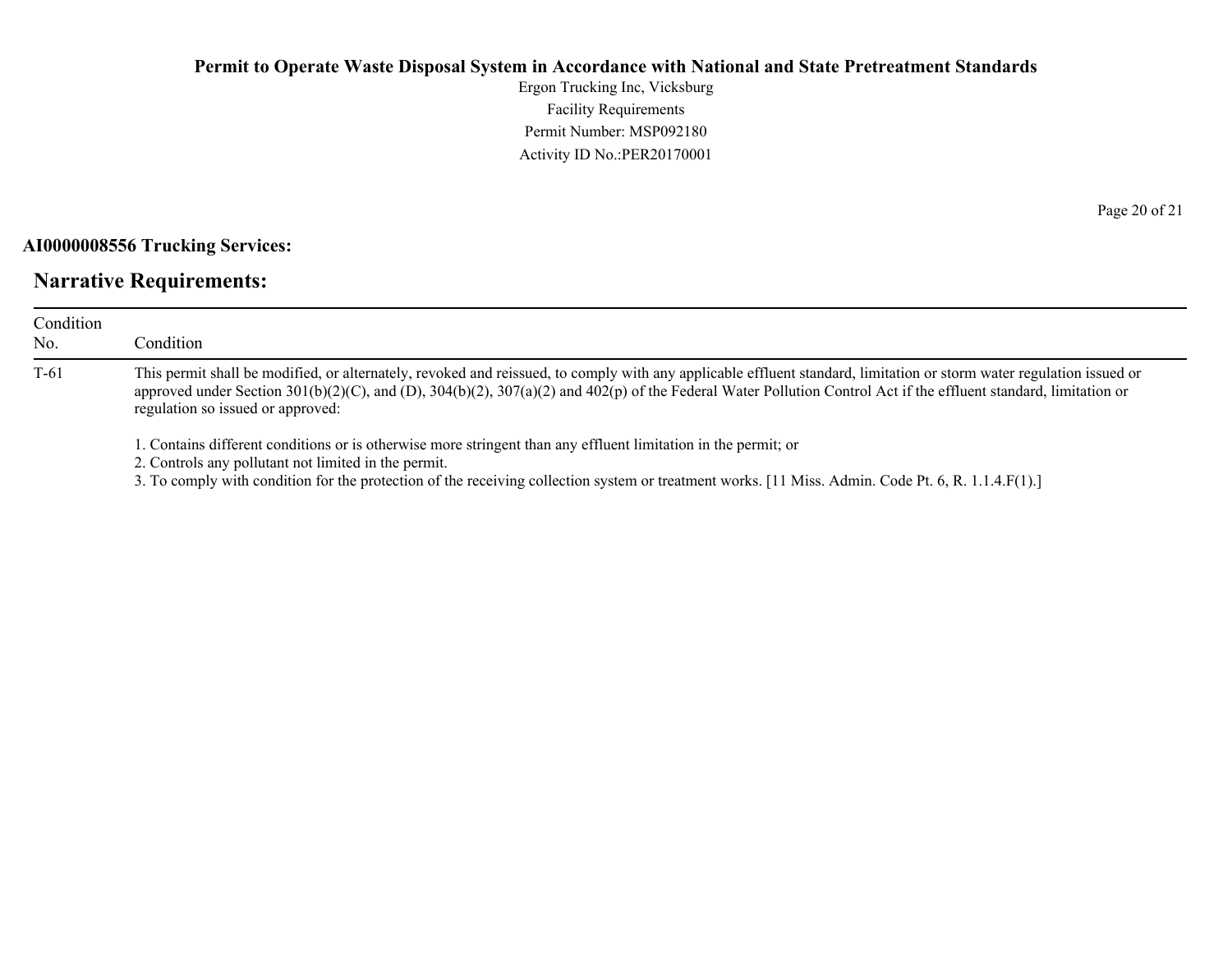Ergon Trucking Inc, Vicksburg Facility Requirements Permit Number: MSP092180 Activity ID No.:PER20170001

#### **RPNT0000000001 (MSP092180-001) Outfall 001 (Truck Wash Water):**

# **Monitoring Requirements:**

| Condition<br>No. | Parameter                          | Condition                                                                                                                                                                                                                                                                                                                                                                      |
|------------------|------------------------------------|--------------------------------------------------------------------------------------------------------------------------------------------------------------------------------------------------------------------------------------------------------------------------------------------------------------------------------------------------------------------------------|
| $M-1$            | Oil and Grease, Non-Polar Material | Oil and Grease, Non-Polar Material: EPA Reference Method 1664, Revision A shall be used for the measurement of Oil and<br>Grease, Non-polar Material: N-Haxane Extractable Material (HEM; Oil and Grease) and Silica Gel Treated N-Hexane<br>Extractable Material (SGT-HEM; Non-polar Material by Extraction and Gravimetry). [11 Miss. Admin. Code Pt. 6, R.<br>1.1.4.A.28(a) |

# **Submittal/Action Requirements:**

| Condition<br>No. | condition.                                                                                                                                                                                                  |
|------------------|-------------------------------------------------------------------------------------------------------------------------------------------------------------------------------------------------------------|
| $S-1$            | The Permittee shall submit analytical results on a quarterly Discharge Monitoring Report (DMR): Due quarterly, by the 28th of Jan, April, July, and Oct. [11 Miss.]<br>Admin. Code Pt. 6, R. 1.1.4.A.15(c)] |

Page 21 of 21